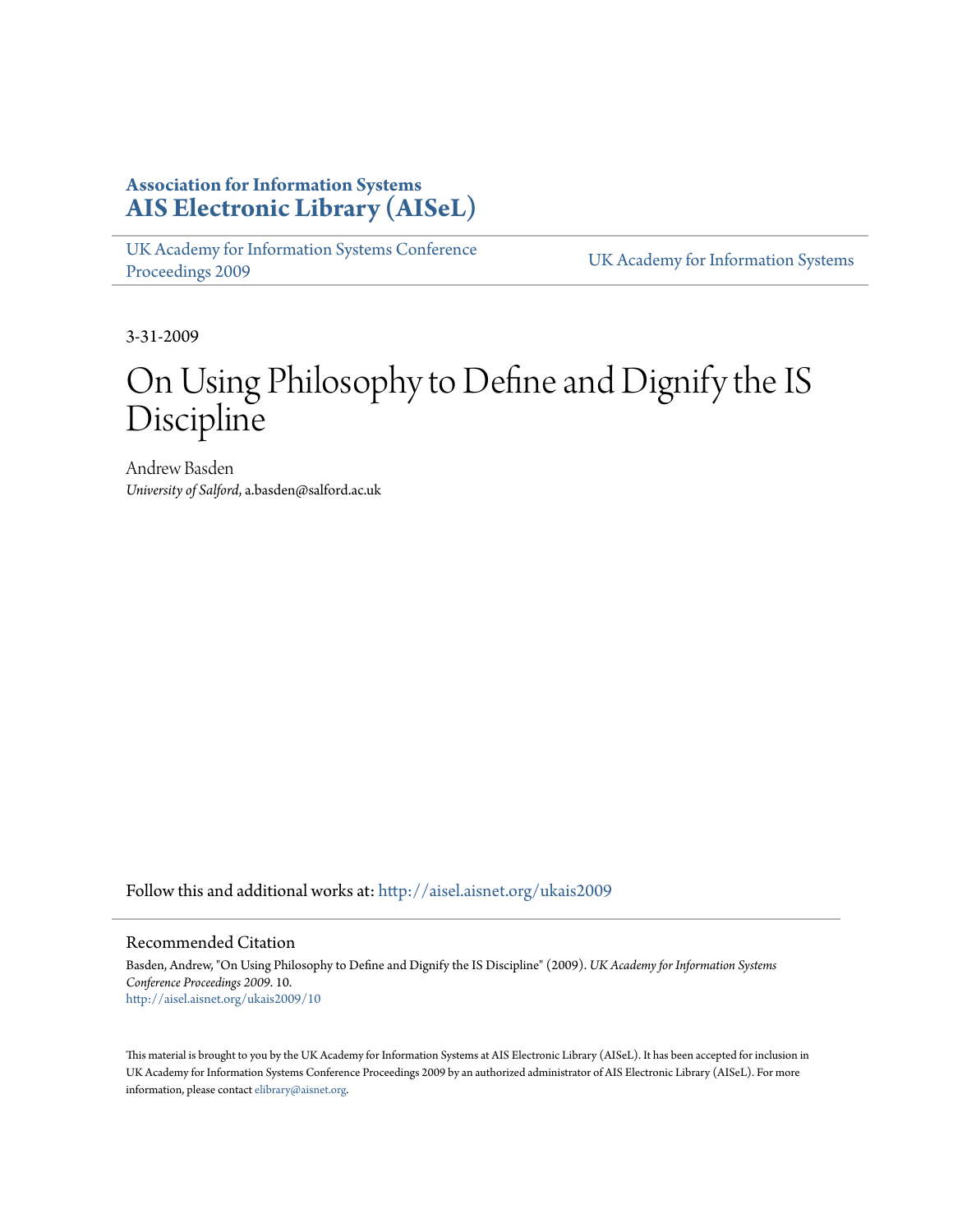# **On Using Spheres of Meaning to Define and Dignify the IS Discipline**

#### **Andrew Basden**

*University of Salford, Salford, U.K.*  Email: A.Basden@salford.ac.uk

#### **ABSTRACT**

*Trying to understand whether information systems is a discipline and what that discipline might be has taxed IS scholars for over 20 years. This article suggests a new approach, which views disciplines in terms of what is meaningful to those who work within them. Making use of the philosophical notion of 'spheres of meaning', and one well-thought-out suite of such spheres, the core of the IS discipline may be understood, giving it dignity among its neighbours, so as to maintain dialogue with them. By this approach, we may understand what the responsibility and destiny of the IS discipline might be.* 

Keywords: Information systems discipline, disciplines, spheres of meaning, aspects, philosophy, Dooyeweerd.

## **1. INTRODUCTION**

The questions "What is the IS discipline?" and "Is IS a real discipline?" have exercised many thinkers over the years, and have been approached in different ways. In a key paper, Benbasat and Zmud (2003) argued why it is important to establish an identity for the IS discipline, and suggested a number of core characteristics, which they link together into a model that can help us decide which issues to include or exclude. Other authors have approached the questions by reviewing the patterns shown by papers in top IS journals. Some have drawn together specific issues (e.g. Wernick, Shearer and Loombes, 2001). Yet others have applied philosophy within the IS discipline in relation to certain issues that the IS community believes challenge them (e.g. Winder, Probert and Beeson, 1997).

This paper uses philosophy to understand what the IS discipline is, but in a different way. It applies philosophical thinking to the topic of IS as such, and in so doing tries to throw some light on what its core interest might be, how IS may be related to other disciplines, and how we might expect the IS discipline to develop.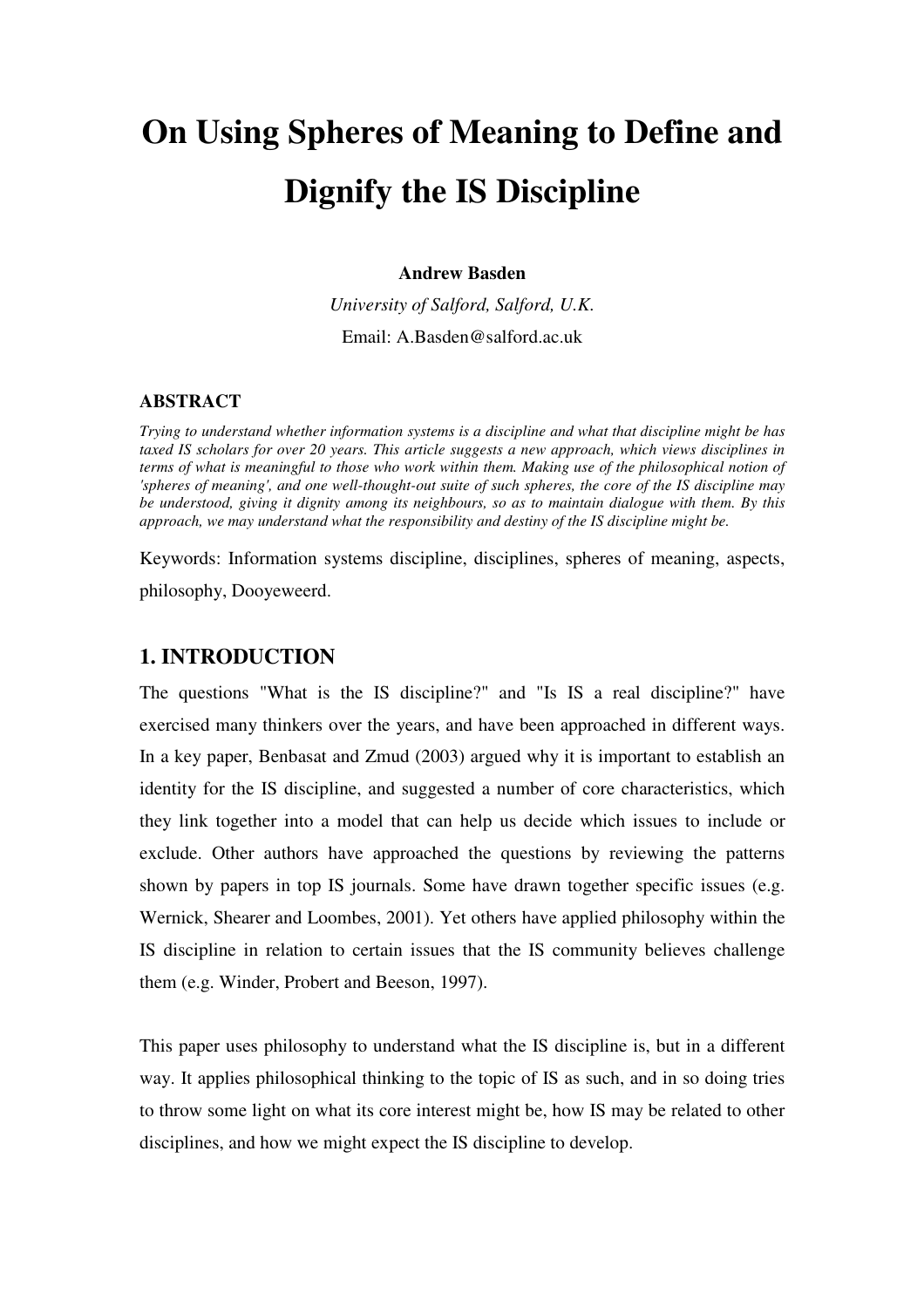What we aim for here is to provide a way of approaching the IS discipline that covers 'the whole story that is IS', rather than any selection of fields within it, in a philosophically sound manner, and yet in a way that might be fruitful in generating useful new insights for research and practice. What is meant by 'the whole story' cannot be precisely defined but may be illustrated by the various answers that might be given to a question like "Why is it that IS so often fail?":

- Is it because our technologies are not yet good enough?
- Is it because we do not use IT in the right way or for the right things?
- Is it because information systems development (ISD) is inefficient?
- Do we too readily accept the way IT controls our lives, and the assumption that IT is the solution to everything?
- Are our very assumptions about the nature of computers and what they can do for us mistaken?

These questions indicate the stances, respectively, of those who create information technology, those who use IT in their lives, those who develop systems for human use, all of us who are impacted by the way society has been shaped by IT, and those who are curious about what computers are, and they might be posed, respectively, by researchers in computer science, human factors, IS development, society and technology studies, and artificial intelligence. 'The whole story that is IS' embraces these, and more.

This paper does not assume that IS is currently a discipline, but rather discusses what direction we need to take if IS were to be a discipline. The concepts of science, discipline and field will be used as follows. Both science and discipline involve specialised knowledge, but whereas science is concerned with abstracting from everyday life in order to formulate generic knowledge, a discipline employs the knowledge in the service of everyday life in an orderly manner and with some normative direction. A discipline involves both research and practice. 'Field' here is used to indicate an area of study or practice that is somewhat smaller and narrower than a discipline.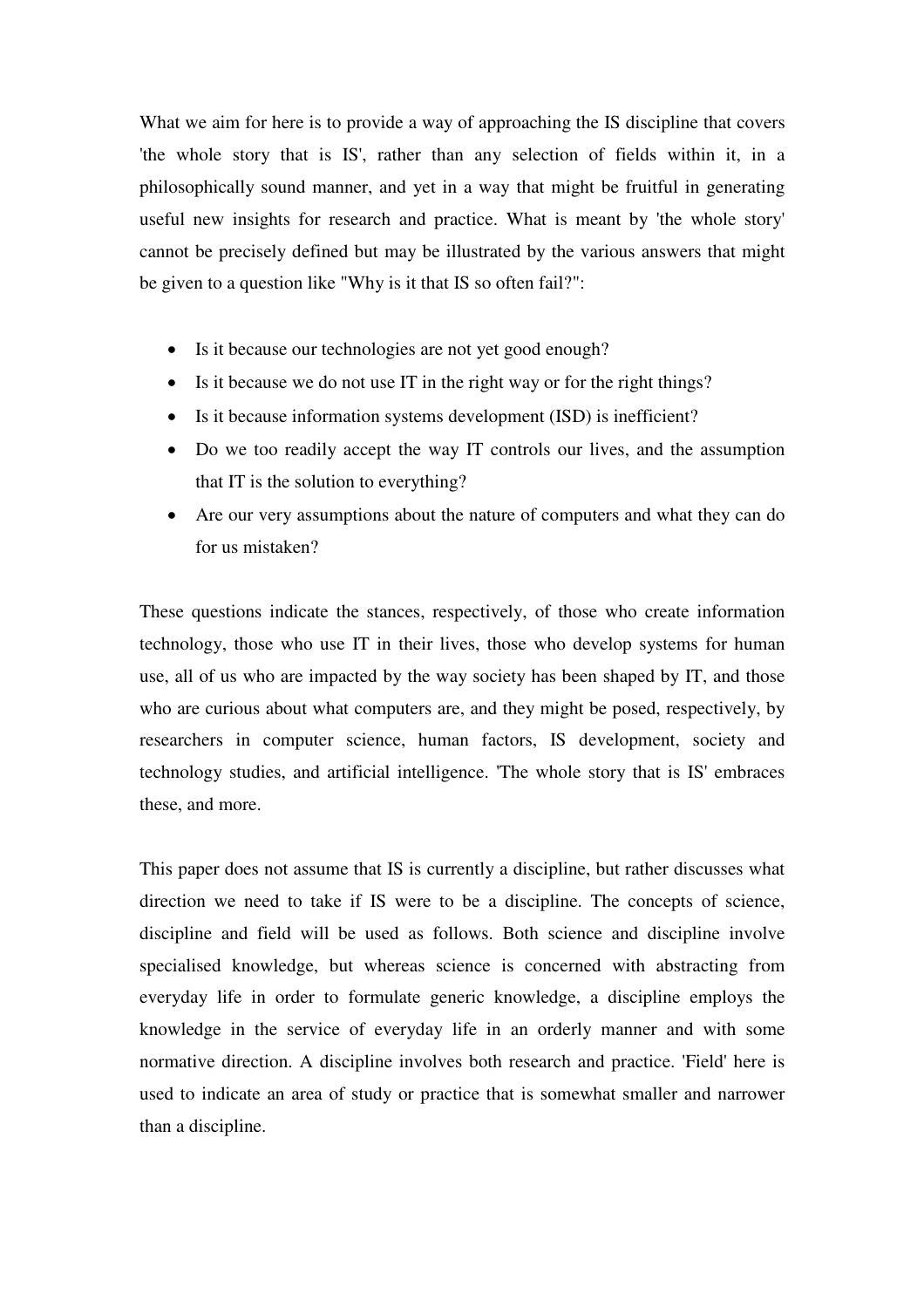The link with everyday experience is important. 'Everyday' can include work as well as non-work life. It implies that any attempt to understand a discipline must take a pre-theoretical rather than theoretical attitude in so doing. A theoretical attitude approaches with a lens that abstracts certain aspects (Clouser, 2005), focusing attention solely on these, and as a consequence filters out many others. A pretheoretical attitude, by contrast, is open to the diversity of aspects that are meaningful in the discipline, while also recognising something of its unity.

## **2. APPROACHES TO UNDERSTANDING THE IS DISCIPLINE**

Several approaches have been taken to understand the IS discipline.

## **2.1 Empirical Approaches**

One approach frequently used to identify what the IS discipline is, is to collect together what seem to be the various fields or areas of research and practice that can be discerned. Wernick, Shearer and Loomes (2001), for example, collect together: the nature of software, software development, software systems in external, 'real world' context, data and information held and modified within the system, the development, evolution and decommissioning of individual software systems, individual cycles of development, the languages, tools, notations and process models used in software development, the nature of the world as expressed in individual notational (textual or graphical) elements.

More recently, Sidorova et al. (2008) has undertaken semantic analysis of articles in three top IS journals from 1985 to 2006, which shows that the IS discipline has consistently concerned itself over this period with four types of relationships, between IT and individuals, groups, organisations and markets, together with IS development. This is a very different collection of issues from that of Wernick et al.

This kind of approach has the advantage that it can be pre-theoretically sensitive to the real life of the discipline, but while some of the issues or activities might be grouped together, there is no sound basis for preferring one collection over the other, for understanding the relationships between issues, nor for situating the discipline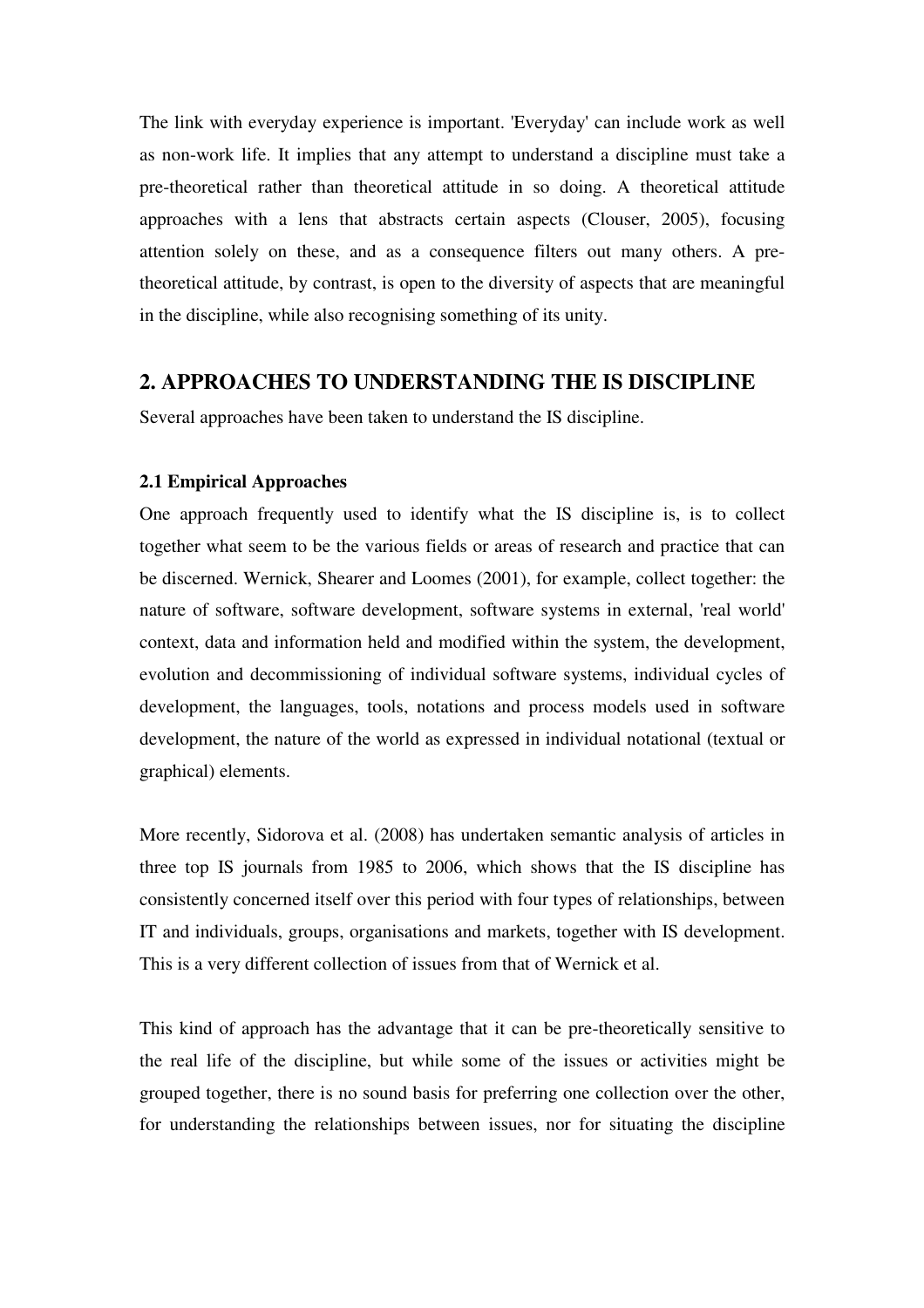among others. One might wonder to what extent the prior choice of source journals affected the outcome of both these studies.

That IS is strongly interdisciplinary in nature makes such exercises more difficult. Agarwal & Lucas (2005) suggest that IS researchers are better at interdisciplinary research than social scientists are because they understand the nature of technology, but call for IS to avoid being too narrow and to recognise organisational issues. Orlikowshki and Barley (2001) discuss the interplay with organisational studies, emphasising the embeddedness of technology in a complex social, economic and political environment. That this keeps on changing implies continuous learning is important.

Most discussions of the IS discipline mentioned above look back to what has happened in their recent past. Though this can ground discussions in the reality of the discipline, it can make it rather difficult to set a course for the future.

#### **2.2 The Core of the IS Discipline**

These approaches do not, however, provide a sound basis for identifying the core of the discipline. It is important to do so because having a core can reduce the need to define disciplinary boundaries precisely, it can give the discipline confidence in relating to neighbouring disciplines, and it can provide direction for the future, so that the discipline is not always tossed about by the waves of its environment and the variable winds of fashion. Identifying the core of a discipline thus gives it dignity and destiny and indicates its responsibility to the wider world.

A healthy discipline engages with its neighbours in open dialogue and in a spirit of mutual respect. The neighbouring disciplines of IS include computer science and organisational studies. That the IS discipline has a crisis of identity (Agarwal & Lucus, 2005) suggests it has yet to be sure of its core. The IS discipline should not close itself from any of its neighbours, but should be aware of what is meaningful within them. It should recognise that the neighbours are neither rivals to be kept away, nor mere resources to be used, but are fully human activities like itself. With organisational studies the IS discipline stands in the role of an enabler, in that information enables organisations to function better both internally, between themselves and in service of the world. With computer science, IS stands in the role of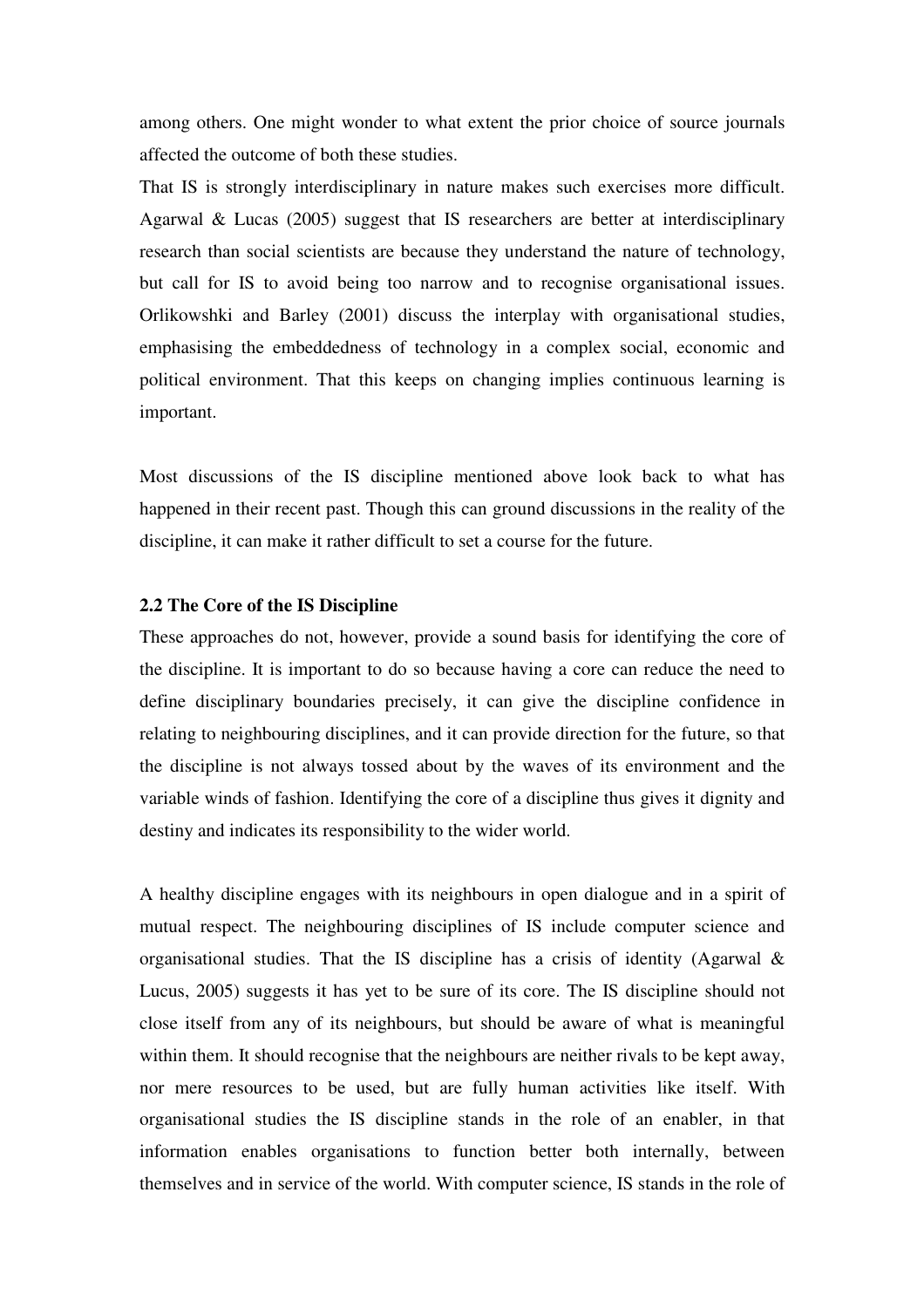a user, in that it employs the generic information technologies constructed by computer science, e.g. knowledge representation languages, software libraries and digital transfer protocols.

#### **2.3 Finding Core Characteristics**

How may the core of a discipline be identified? Benbasat and Zmud (2003) provide an example of an approach that does try to understand the relationships between main issues of the discipline. After arguing the need to establish an organisational identity for IS, they propose a model in which the IT artifact is at the centre, surrounded by a concentrically expanding environment of use: tasks, organisational structures and wider contexts. From this they construct a 'nomological net' (which contains a causal model) around five core concepts to be properly included in IS research: the IT artifact, usage, impact, "IT managerial, methodological and operational practices" and "IT managerial, methodological and technological capabilities". They end with rules of thumb for judging whether research is within the IS discipline, which employ quantitative assessments of the proportion of constructs and relationships falling within the nomological net.

While Benbasat and Zmud's proposal illustrates the core characteristics approach, it also illustrates some problems with it, and an examination of these is instructive. First, they employ one theoretical lens to understand what a discipline is, rather than being open to everyday experience within the discipline. Specifically, depending on Aldrich, who sees IS scholars "as a community of nascent entrepreneurs attempting to create a new population" they view the discipline through the biological metaphor of organisms competing in an environment. Using a misleading metaphor restricts them to two types of legitimacy (cognitive and socio-political), ignoring, for example, philosophical legitimacy.

Second, they presuppose what they want to argue for: the distinctness of the IS discipline. In stressing the IT artifact, they claim "it is problematic to publish research excluding the IT artifact and/or elements from its immediate nomological net in the IS journals" (p.189), but the reason given why this is so is that "such research makes ambiguous the boundaries of IS scholarship, thus raising questions regarding its distinctiveness ... with respect to related scholarly disciplines."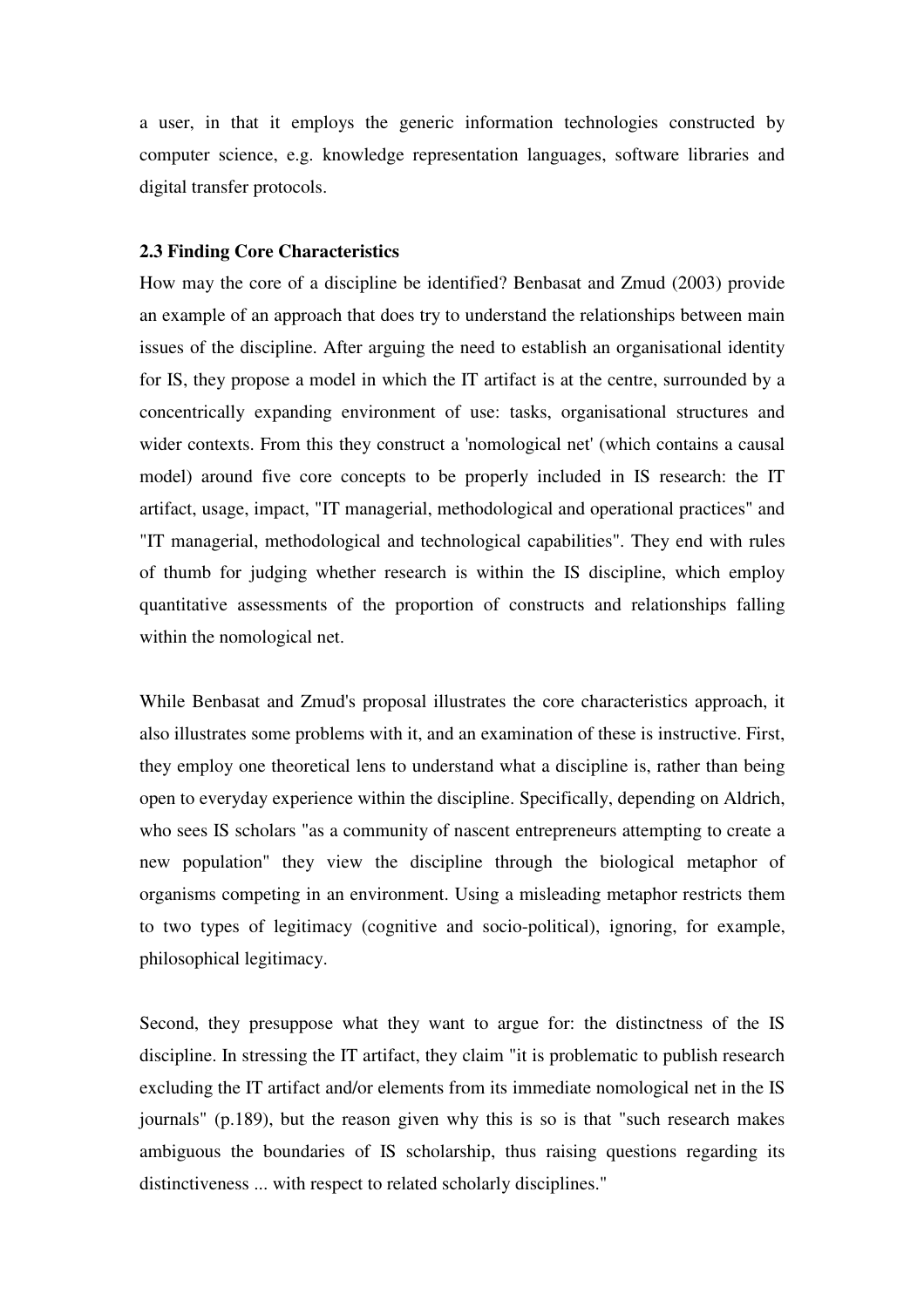Third, they tend to treat the IT artifact as a black box, despite warning against doing so in their conclusion. That is, they give little attention to the composition of the artifact, and their treatment of the process of its coming into being (conception, construction, implementation) is very brief. Their approach sees only development of IS for human use, and is insensitive to the diverse realities that are important in the neighbouring discipline of computer science. Lack of empathy for neighbouring disciplines might arise from a desire to draw clear boundaries - which is a tendency found in biological disciplines, but is less appropriate to human disciplines of which IS is one. As a result, their approach provides no fruitful way to link with the neighbouring disciplines.

#### **2.4 Philosophical Approaches in IS**

Many have tried to understand the scope of the IS discipline by reference to fields that currently exist or major issues that are discussed. There does not seem to be a sound basis on which to differentiate one field from others, relate them, or adjudicate between conflicting demands and expectations. It may be that philosophy can provide such a basis since, whereas sciences focus on single aspects of reality (e.g. physics, psychology, sociology), philosophy is the 'integrative' discipline, which allows us to think across the divides between the sciences (Hart, 1984). Good philosophy provides the basis on which we can not only differentiate such aspects, but understand the relationships between them.

The debates in the IS community assume various philosophies and assign various roles to philosophy and Lyytinen (2003) calls us "to explore the content of the underlying philosophical argument in these debates [of the IS community] and what role they assume to the philosophy as a field of inquiry." When we do this, however, we find at least four different ways in which philosophy has been used.

Artificial intelligence has long appealed to philosophy to address the question of whether computers can think. This debate has, however, tended to be rather technical and narrow, and limited to this specific question.

*Philosophical Aspects of Information Systems* (Winder, Probert and Beeson, 1997) is more useful to us, since it contains a number of papers in which different thinkers try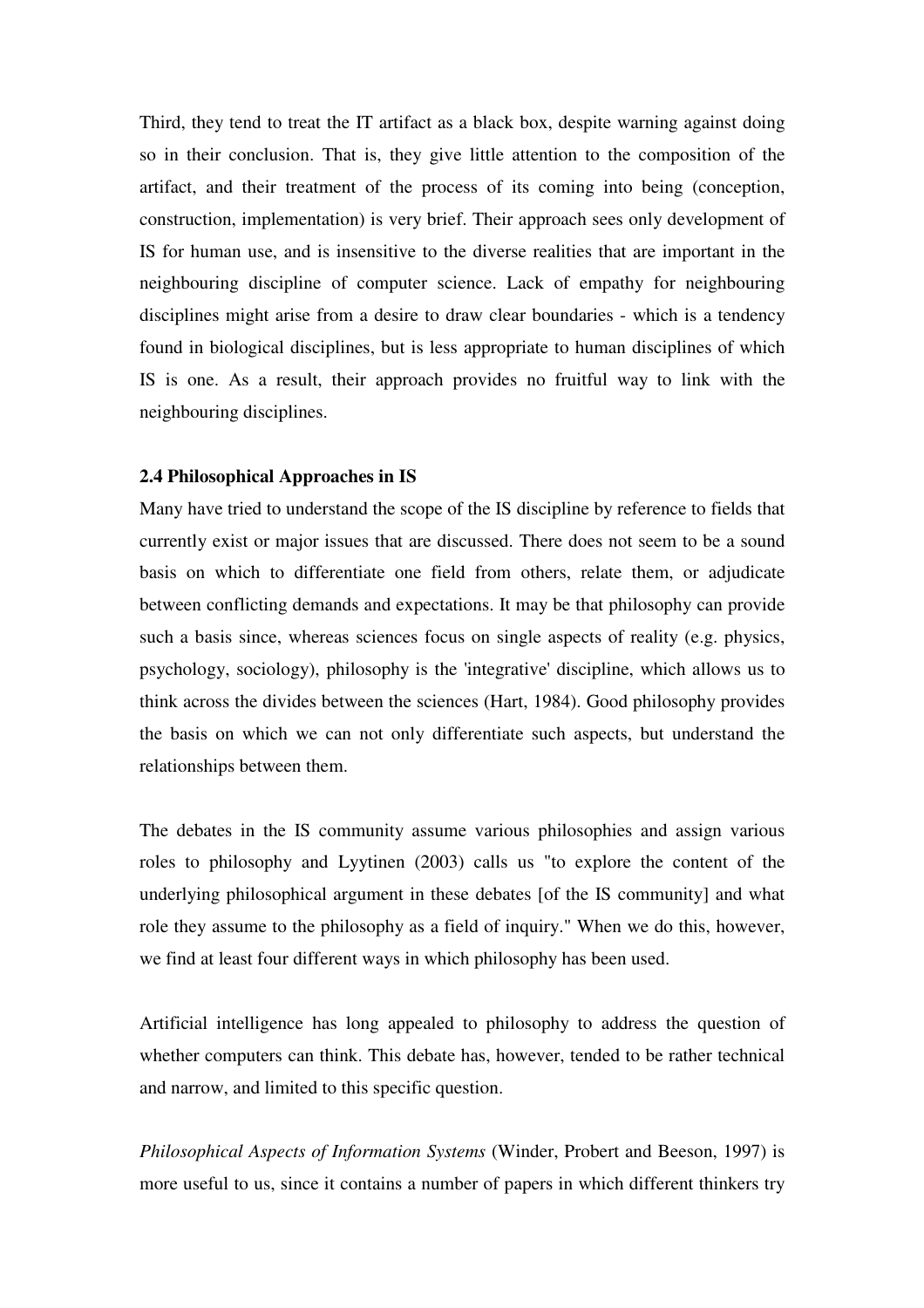to apply philosophy more widely in IS. It is a collection of stimulating chapters by various authors, about ethical and political issues, language and meaning, methodology, organisational issues and physical issues. Unfortunately, it is difficult to obtain an overall picture from this kind of approach, especially one that helps identify the core of the IS discipline. Moreover, some important issues are omitted, such as knowledge representation.

A more cohesive philosophical approach is exemplified by Winograd and Flores (1986). They attempted to formulate a coherent, philosophical framework for understanding computers and how we (should) use them, based on Heidegger's philosophy with some resort to other philosophy. Their argument is, in the main, wellwritten and persuasive, and their work is now classic and widely referenced. But there have been criticisms of it (Spaul, 1997), not least in that it provides no basis for critique and modification of the structures of society. Perhaps a more fundamental problem is that they add Searle's speech act theory to Heidegger. Spaul points out the radical incommensurability between these two. Trying to combine philosophies can be dangerous.

Mingers and Willcocks (2004) *Social Theory and Philosophy for Information Systems* is an important work, which explores the potential of a range of philosophies without trying to combine them. It takes the opposite direction from that of Winder et al. (1997), in that each chapter discusses a particular philosophical position and then how it can apply in IS. Table 1 lists the philosophy introduced in each chapter, along with the IS issues to which it is applied.

|                |                                                               | Table 1. Philosophies and IS issues in Mingers & Willcocks.                                |
|----------------|---------------------------------------------------------------|--------------------------------------------------------------------------------------------|
| Ch.            | <b>Philosophy</b>                                             | <b>IS Issues</b>                                                                           |
|                | Social theory and philosophy Definition<br>in general         | <b>IS</b><br>of<br>Attitudes to IS                                                         |
| $\overline{2}$ | Functionalism<br>and<br>functionalism                         | neo-Unintended<br><b>IS</b><br>of<br>consequences<br>use<br>IT governance in organisations |
| 13             | Phenomenology of Husserl and "What is a screen?"<br>Heidegger |                                                                                            |
|                | <b>Hermeneutics</b>                                           | "Why did the IS fail?"                                                                     |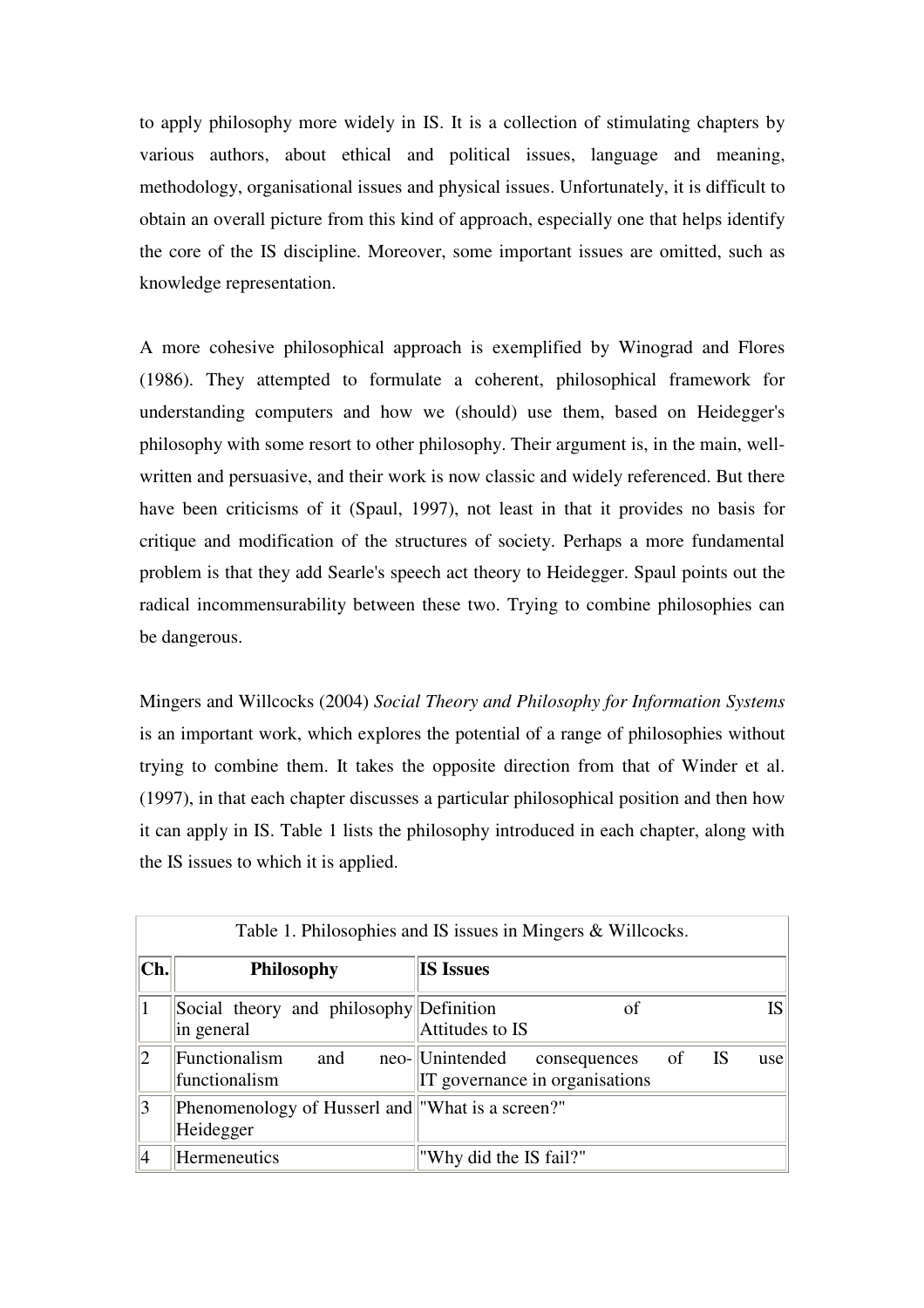| 5              | Adorno's critical theory                | IS.<br>"ISD                                                                        |      | research                         | <i>is</i>          |           |       | paradigms<br>on-going"                                                     |
|----------------|-----------------------------------------|------------------------------------------------------------------------------------|------|----------------------------------|--------------------|-----------|-------|----------------------------------------------------------------------------|
|                |                                         | Conflicts in IS practice                                                           |      |                                  |                    |           |       |                                                                            |
| $\overline{6}$ | Habermas' critical theory               | <b>IS</b><br>Philosophical foundations for IS<br>Challenges for future IS research | used | to                               |                    | assist    |       | agreement<br>research                                                      |
| 7              | Foucault's<br>notion<br>power/knowledge | (incl.<br>Future<br>IS as a discipline                                             |      | surveillance,<br>direction of IT |                    |           | in    | of History of technological practices in society<br>automation)<br>society |
| 8              | Structuration theory                    | IS.<br>Society<br>IT in organisational life                                        |      |                                  | impacts<br>impacts |           |       | society<br>IТ                                                              |
| 9              | Social shaping of technology            | How worldviews<br>Politics of ISD and IS use                                       |      |                                  |                    |           | shape | IT                                                                         |
| 10             | Critical realism                        | Realist stance<br>Multiple methods in IS research                                  |      |                                  | in                 | <b>IS</b> |       | research                                                                   |
| 11             | Complexity and IS                       | 'Network-in-use'<br>Specifying<br>Higher level impacts of IS use                   |      | <b>IS</b>                        |                    | to be     |       | developed                                                                  |

This collection of issues emerging from philosophical treatment could be used to define a core, but it is better to see what philosophy itself can do to define the core. The contributions in this work emphasise organisational and societal issues. It is difficult, however, to differentiate some of the discussions clearly from social science, thus providing little indication of the unique and important contribution of the IS discipline. In the prevalence of discussions on IS research rather than IS practice, they evince an inward-looking mentality in the IS discipline.

The main problem becomes clear when we ask ourselves "What's missing?" Wellserved by these applications of philosophy are the IT-society relationship, IS use in organisations, and IS research paradigms. Less well-served are the everyday experience of the individual, philosophical guidance on designing a good IS, and appropriate knowledge representation languages. Even in relation to society, the view is narrow because it presupposes global economic growth, accelerating technical 'progress', and that it is the proper destiny of all humanity to live technologically. As a result, the major issues of climate change, economic collapse, the unhappiness of today's children, and the importance of religious faith are seldom seriously addressed,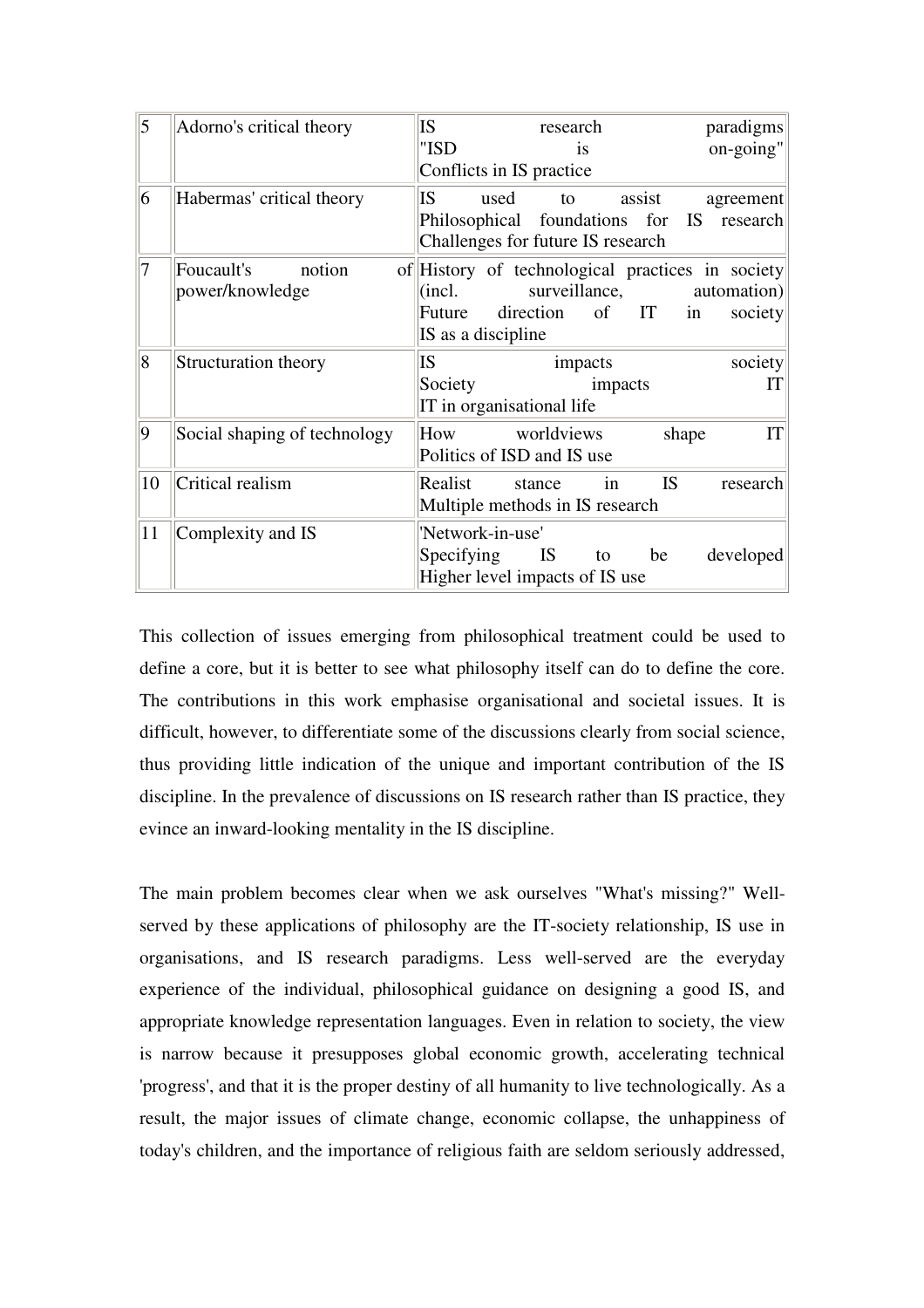for example to understand what specific contribution to them the IS discipline can offer.

The work as a whole seems to reflect a philosophical bias common today, which downplays ontology (which is important when considering knowledge representation, for example). As the editors admit, many philosophers were omitted, including Bourdieu, Luhmann, Merleau-Ponty, Maturana. Early (pre-Kantian, especially Scholastic and Greek philosophy) thought is almost entirely absent, as are process philosophy (Midgley, 2000) and cosmonomic philosophy (Eriksson, 2009). Yet even if these were included, the approach in Mingers & WIllcocks might not yield a completely coherent understanding of what IS is all about, because it does not show how these different philosophies could work together to help us understand the core of IS.

Perhaps the most useful chapter to help us identify the core is Lee's (2004) discussion (chapter 1). He argues that the notions and interests of technical, social and sociotechnical systems are not enough, but that (p.13) "information itself is a rich phenomenon that deserves its own separate focus no less than either information technology or organizations." But where can we locate this rich phenomenon? Lee does not say, though he points hopefully and vaguely in the direction of hermeneutics and systems theory. He then goes in another direction, discussing the prevalence of inductive positivism in IS, which offers little help to us. To understand what is this 'rich phenomenon' let us consider an alternative approach.

## **3. ALTERNATIVE APPROACH: SPHERES OF MEANING**

The proposal of this paper is that the core of a discipline is a sphere of meaning. In any discipline certain types of things, relationships, properties, occurrances and norms are meaningful while other types are less so. The things that are most meaningful may be thought of as forming a sphere centred on some 'meaning kernel'. Things that are less meaningful are in other spheres of meaning centred on other kernels. For example, the discipline of psychiatry is centred on feeling, emotion and response, and it is things related to these that are researched and given more attention in the work of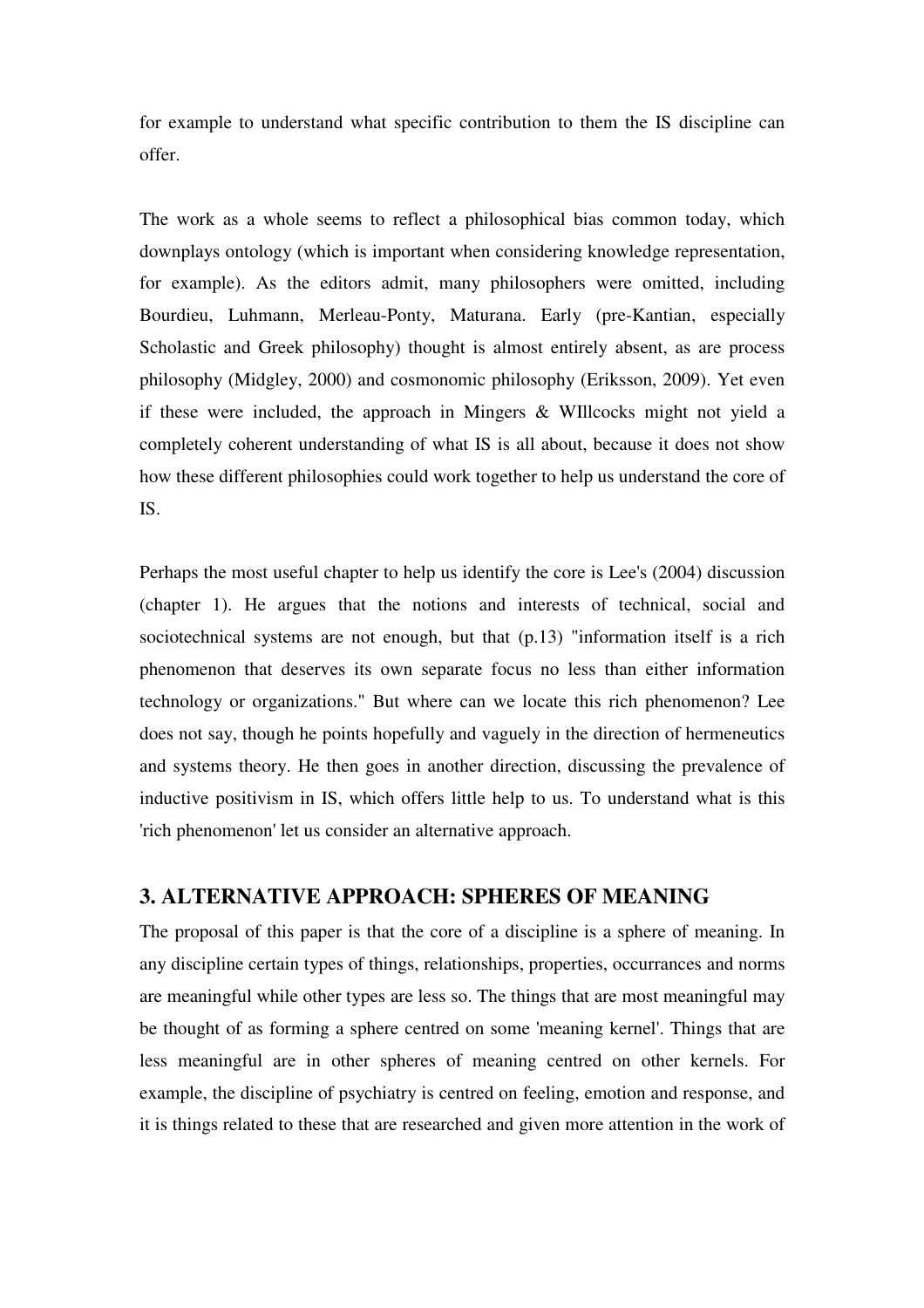the discipline. Things like which type of computer a person owns are less important, since ownership and type of technology are meaningful in other spheres.

Though centred on a single sphere, the work and research of the discipline reaches out to other spheres, which are progressively less meaningful. For example, in psychiatry the biological functioning of the person is also important, but not so directly important as the psychical functioning. In some disciplines more than one kernel might be central.

If we adopt this proposal, can we identify a sphere of meaning that is the core of the IS discipline? If we can, this will indicate the types of things with which it can usefully concern itself, that other disciplines do not. This might give the IS discipline its dignity, destiny and responsibility.

This notion of sphere of meaning has intuitive appeal, but is it valid? What are spheres of meaning, and what ones are there in reality? These questions must be addressed by philosophy. Most philosophies have not much addressed them because of the types of presuppositions on which they rest. Greek philosophy presupposed we can view reality as a dialectic between form and matter, Scholastic philosophy presupposed we can view it as a dialectic between nature and grace, and philosophy since then has viewed reality largely as a dialectic between nature (mechanism) and freedom (Tarnas, 1991; Dooyeweerd, 1979), though this has many guises. For reasons that it is not appropriate to discuss here, all these presuppositions have hindered most philosophy from exploring the notion of spheres of meaning.

#### **3.1 Spheres of Meaning**

However, there is a relatively new stream of philosophy which has made spheres of meaning an object of exploration, known as cosmonomic philosophy, of which the main proponents are Dooyeweerd (1955/1984) and Vollenhoven (1950). The approach here is grounded in this. Eriksson (2003, 2009) explains how it escapes a number of problems that have plagued the IS discipline (related to positivism, interpretivism and critical theory) because it presupposes neither Form-Matter, Nature-Grace, nor Nature-Freedom but the biblical-semitic notions of Creation, Fall and Redemption.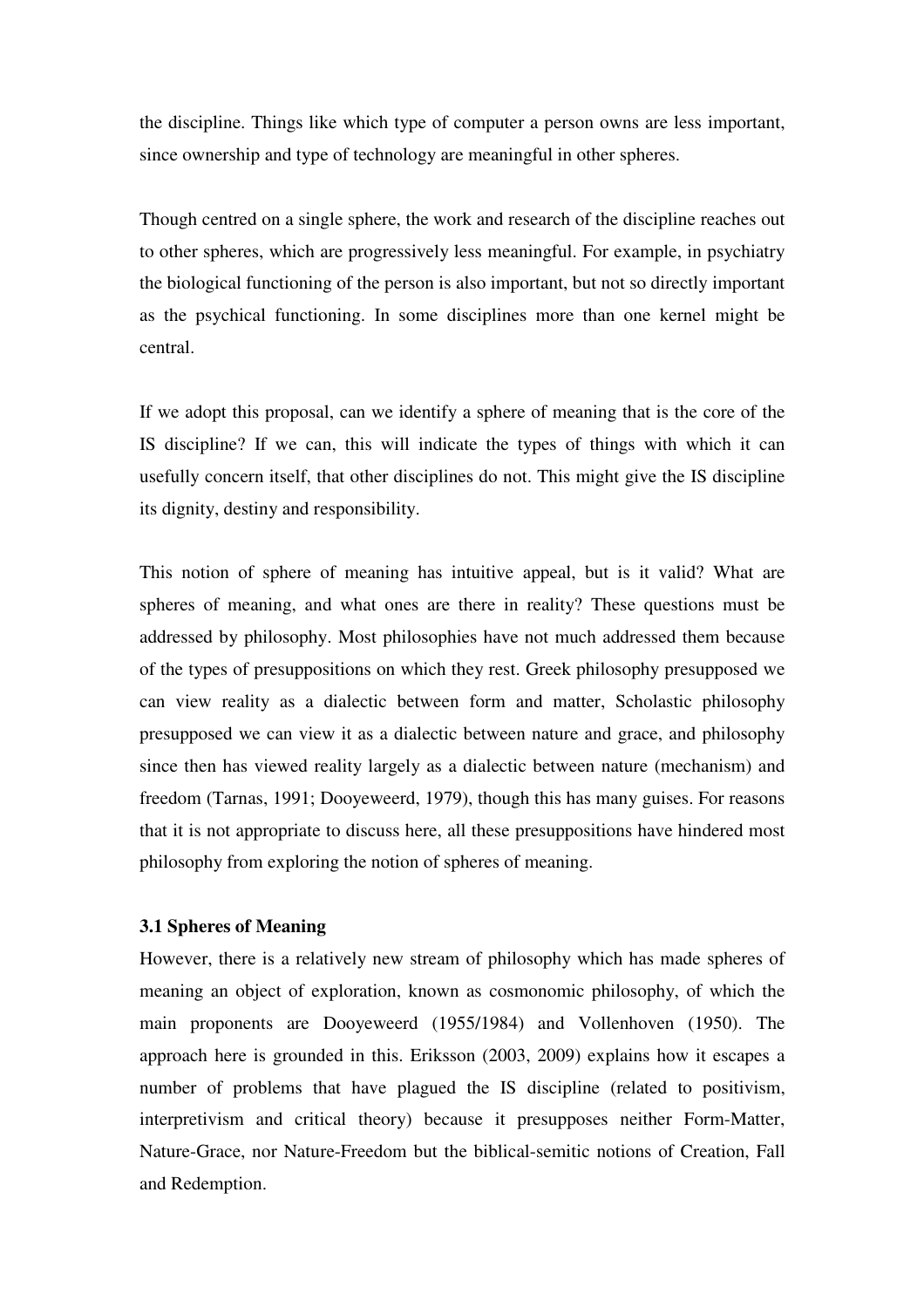If we look at everyday experience of IS, the first thing that strikes us is its great diversity of meaning, and this is where Dooyeweerd started (1955/1984). He argued in depth that for 2,500 years theoretical thought has hidden rather than revealed the structure of reality partly because it tends to reduce the diversity of spheres of meaning and elevated the sphere in which reason is important. Whereas other philosophers have tried to escape this by dialectically reacting against its elevated aspect, it was the Creation, Fall, Redemption presupposition that freed Dooyeweerd to recognise positively both the diversity and coherence of meaning in everyday experience without trying to reduce diversity, nor to let it fragment and lose coherence.

Based on a lifetime of reflection, together with a number of philosophical devices, Dooyeweerd delineated fifteen spheres (which he also called aspects or law-spheres), each with a distinct kernel that cannot be reduced to others. The words 'aspect' and 'sphere' will denote the same thing from here. The aspects or spheres Dooyeweerd delineated are listed in Table 2 with their kernels; the 'sciences' column is used later.

| Table 2. Dooyeweerd's suite of aspects/spheres. |                                                                                               |                                                        |  |  |  |  |  |
|-------------------------------------------------|-----------------------------------------------------------------------------------------------|--------------------------------------------------------|--|--|--|--|--|
| <b>Sphere</b>                                   | <b>Kernel meaning</b>                                                                         | <b>Science</b>                                         |  |  |  |  |  |
| Quantitative<br>Amount                          |                                                                                               | Mathematics                                            |  |  |  |  |  |
| Spatial                                         | Continuous space                                                                              | Geometry, Toplogy                                      |  |  |  |  |  |
| Kinematic                                       | Movement                                                                                      | Mechanics                                              |  |  |  |  |  |
| Physical                                        | Energy, mass, forces, material                                                                | Physics,<br>Chemistry,<br>Materials and Fluid sciences |  |  |  |  |  |
| <b>Biotic</b><br>Organic                        | /  Organism, life functions                                                                   | Biology, Ecology                                       |  |  |  |  |  |
| Psychic<br>Sensitive                            | /Sense, feeling, response                                                                     | Psychology                                             |  |  |  |  |  |
| Analytical                                      | Distinction, concepts, logic, pieces of Logic, Analytical science<br>data                     |                                                        |  |  |  |  |  |
| Formative                                       | Structures, construction, processing, Design science<br>goals, technique, technology, history |                                                        |  |  |  |  |  |
| Lingual                                         | Symbolic signification                                                                        | Linguistics, Semiotics                                 |  |  |  |  |  |
| Social                                          | Social relationships and institutions, Social sciences<br>roles, respect                      |                                                        |  |  |  |  |  |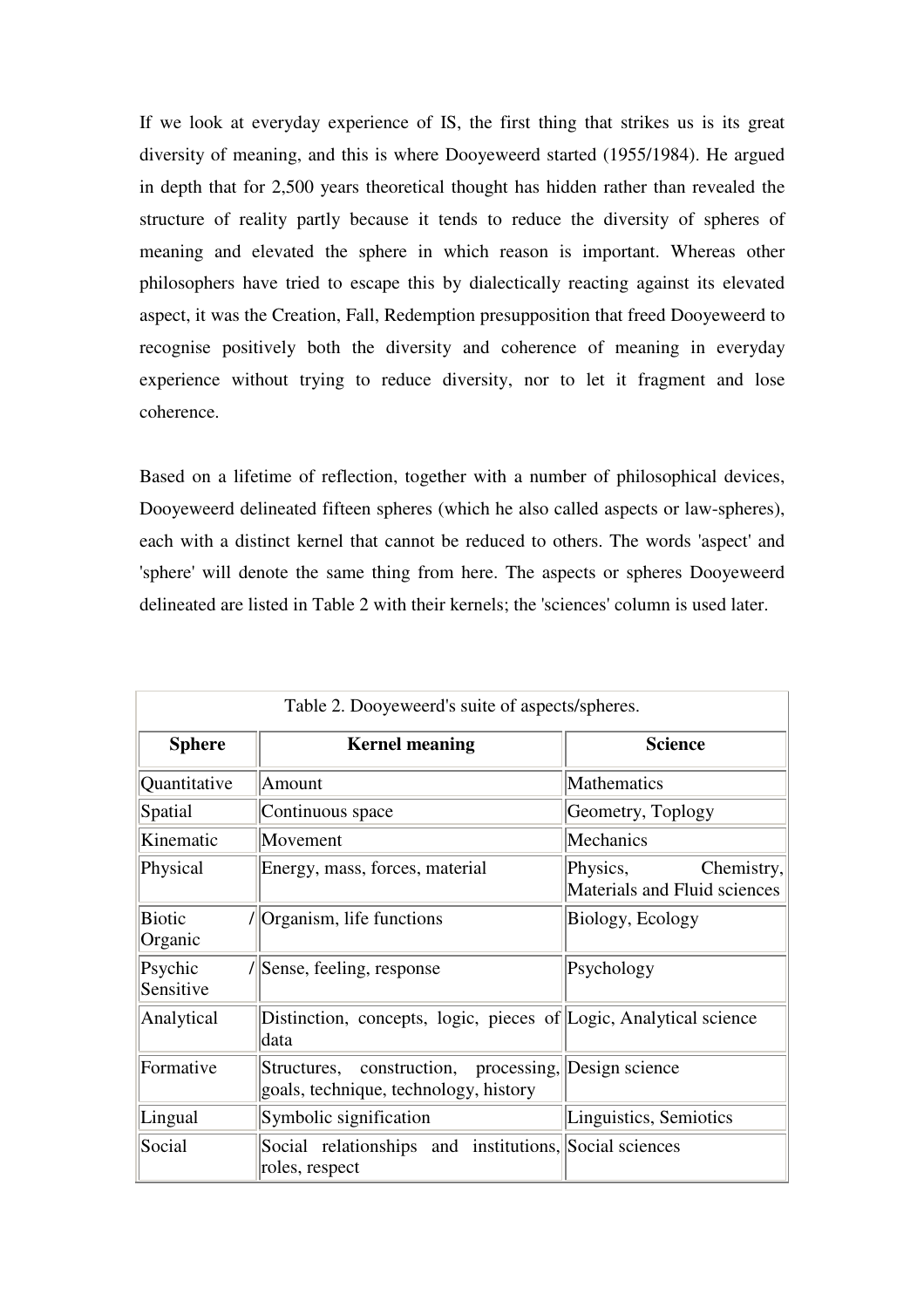| Economic       | Frugality, management                 | Economics,<br>Management<br>science |
|----------------|---------------------------------------|-------------------------------------|
| Aesthetic      | Harmony, enjoyment, humour            | Aesthetics                          |
| Juridical      | Due, reward, punishment               | Legal science                       |
| Ethical        | Self-giving love, generosity          | Ethics                              |
| Faith / Pistic | Vision, commitment, certainty, belief | Theology                            |

Other thinkers, especially from the systems community, have also tried to delineate aspects, because it is a natural response to the diversity of everyday experience to attempt to delineate different aspects that need to be taken into account when analysing any thing or situation. They did not see them as spheres of meaning, however, and called them by different names, such as:

- Bunge (1979): Physical, chemical, biological, social, technical levels;
- Hartmann (1952): Inorganic, organic, psychic, historical, supra-individual strata;
- Habermas (1986): Instrumental, communicative, strategic, normatively regulated, dramaturgical action types;
- Maslow (1943): Biological, safety, enquiry, expression, affiliation, esteem, aesthetics, transcendence, self-actualization needs;

Which suite of aspects is 'best'? We cannot know for certain because, as Dooyeweerd has said (1955/1984, II, p. 556):

"In fact the system of the law-spheres designed by us can never lay claim to material completion. A more penetrating examination may at any time bring new modal aspects of reality to the light not yet perceived before. And the discovery of new law-spheres will always require a revision and further development of our modal analyses. Theoretical thought has never finished its task. Any one who thinks he has devised a philosophical system that can be adopted unchanged by all later generations, shows his absolute lack of insight into the dependence of all theoretical thought on historical development."

We should not go to the opposite extreme, however, as implied by Kant, which assumes that we can never know reality. Dooyeweerd argued that the world is 'friendly' rather than 'hostile' to human knowing, and that it tends to reveal rather than hide itself, though our knowing can never be absolute.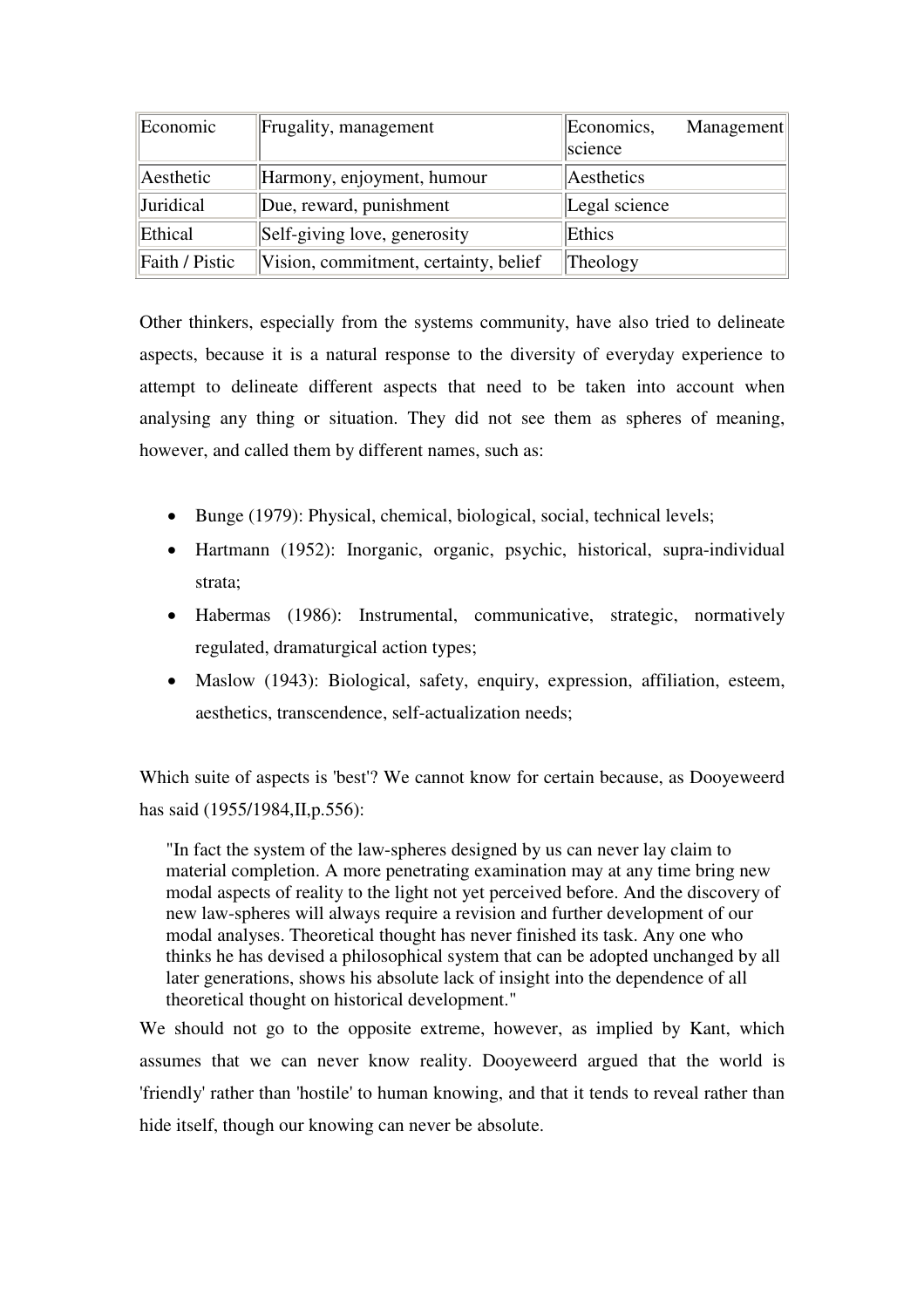It is because he recognised this, because his suite of aspects is more comprehensive than others, because he explored the nature of aspects more penetratingly than most other thinkers, because he spent a lifetime in sensitive reflection on what aspects there might be, taking account of philosophical thinking over 2,500 years, and because he also provided philosophical tests for aspects, that we will adopt Dooyeweerd's suite of aspects here in order to understand disciplines.

Dooyeweerd saw aspects as a framework of meaning and law that makes all temporal reality possible, giving rise to existence, occurrence, rationalities, normativity and so on (Basden, 2008). Other thinkers seem to have been reaching for something similar. For example, Heidegger (1971) pointed to something like this when he discussed the problem underlying the discipline of poetry:

What is poetry? Something written by poets.

What is a poet? Someone who writes poetry.

There is something behind both, he suggested, which defines and enables them. Foucault (1972) also pointed to something similar when he spoke of 'discursive formations'. Clouser (2005) is much more precise. An aspect may be seen as a basic kind of properties and laws; for example, physical properties and laws, aesthetic properties and laws, logical properties and laws.

#### **3.2 Using Spheres to Understand and Situate Disciplines**

What do we do when we engage in scientific activity? We focus our analytical and other (e.g. discursive) energies on a way in which reality is meaningful to us (i.e. a sphere of meaning or aspect), largely ignoring others (e.g. physicists focus on physical laws and properties, and treat such things as the religious faith and economic status of the researcher as secondary). Dooyeweerd argued that each aspect defines the central interest of a scientific area, defining the types of entities, processes and laws with which each science concerns itself. See Table 2.

What do we do when we engage in disciplinary activity? Again, we focus on certain things that are meaningful to us (a sphere of meaning), but, unlike science, we are also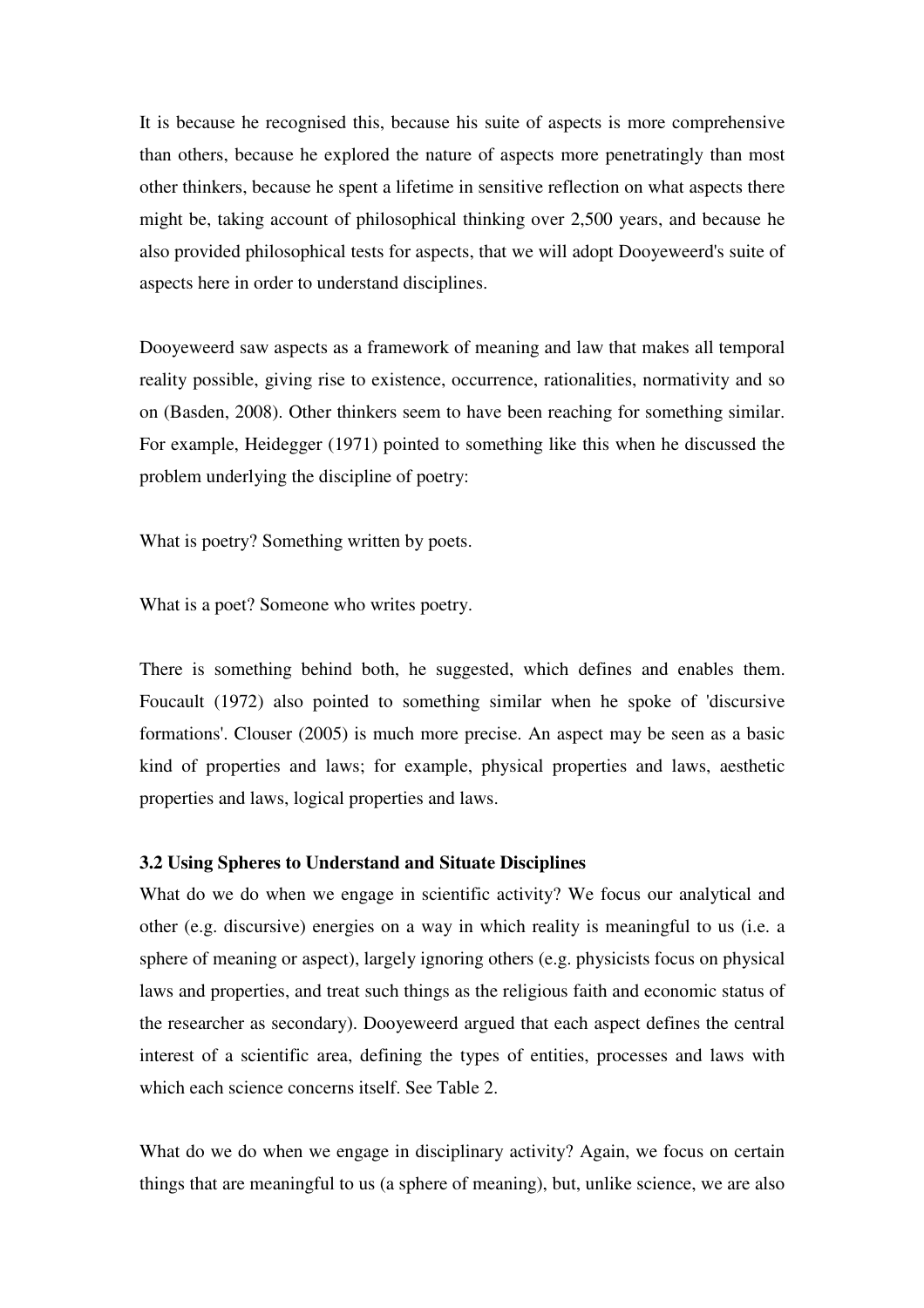guided by the norms inherent in the sphere of meaning, for example the lingual form of understandability or the juridical norm of justice.

It was crucial to Dooyeweerd that in their mutual irreducibility of meaning, the aspects (spheres) also relate to each other. One important relationship is inter-aspect dependency, such that the proper functioning in one aspect depends on that in another. For example, the psychical functioning that is of interest to psychiatry depends on biotic functioning as a foundation or substratum. Thus psychiatry cannot ignore the biotic life functions of the patient. Psychical functioning also anticipates, and is affected by, functioning in later aspects, the person's analytical, formative and social functionings; so psyschiatry cannot ignore these either.

All disciplines may, therefore, be seen as centred on one sphere of meaning, while also concerning themselves with others, as depicted in Figure 1 for psychiatry and management. Some disciplines might have two aspects at their centre, for example social psychology, and when this is so usually one is primary. The (sub)discipline of customer relationship management has both economic and social aspects at its centre.



Figure 1. Aspects meaningful to disciplines

## **3.3 The IS Discipline**

With this understanding we might now approach the discipline of information systems. Though definitions of information vary (e.g. Alavi & Leidner, 2001; Checkland & Holwell, 1998), common to almost all of them is the assumption that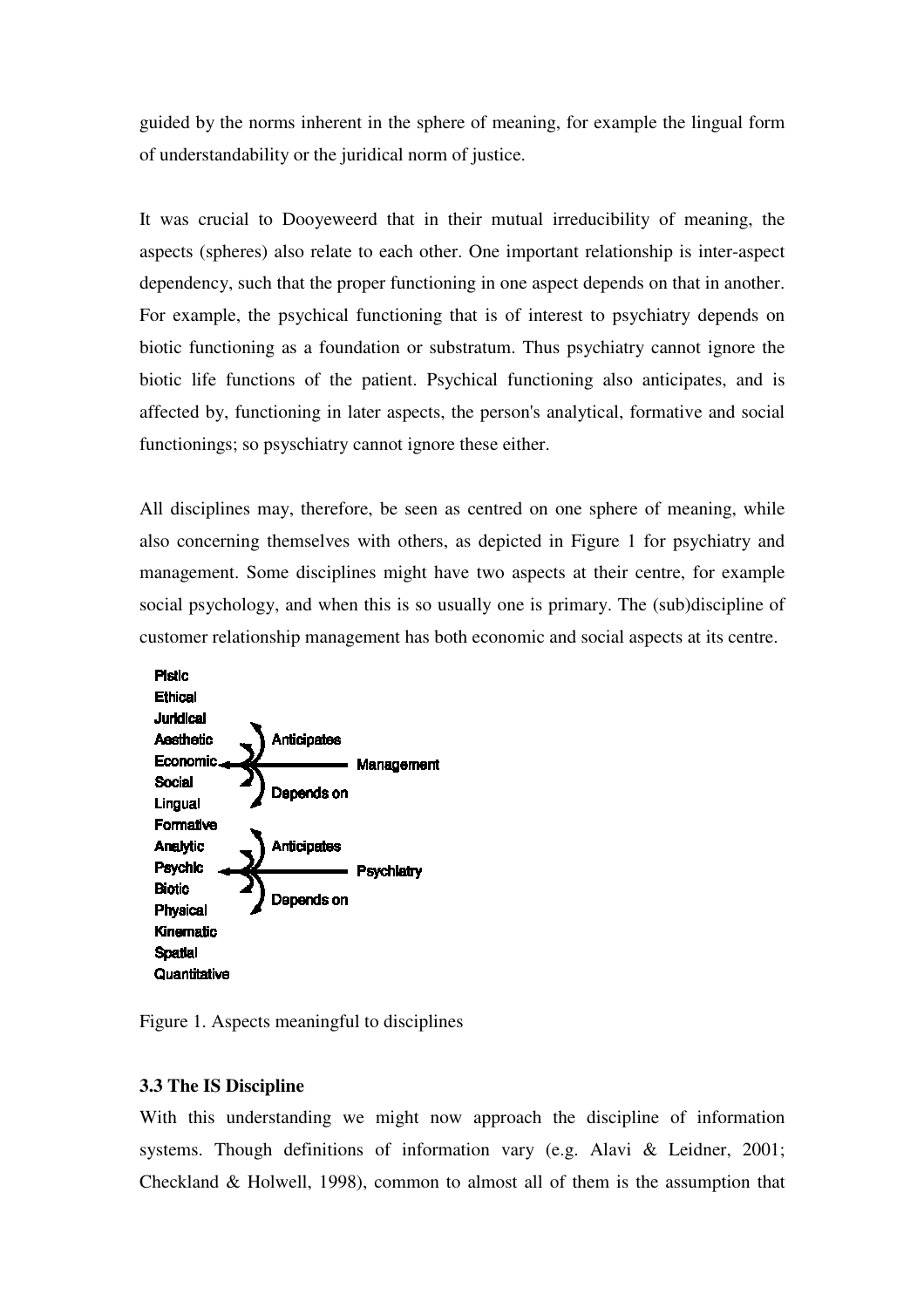information involves symbols standing for or signifying something. Symbolic signification is what Dooyeweerd delineated as the kernel of the lingual sphere. To ignore this signification - for example, focusing solely on data types or structures as mathematical constructs and never anything more than that - does not do justice to what we mean when we talk of 'information systems'. Thus the IS discipline might be usefully understood as a centred on ...

the lingual aspect. Necessary to this is the notion that the information or symbol structures of any information system signify something of importance to human beings, especially its users and developers. This is commensurate with the volume of literature in the discipline concerned with IS use and development.

As with any discipline, the surrounding aspects are also important. In the foundational direction, these include:

The formative aspect is important in several ways. The structure of the information is a valid topic of IS research and practice. Second, it is important in the creative human activity of IS development; this may explain why Sidorova et al. (2008) found IS development important in the IS literature. Third, it is important in that IS involves technology, technique and artifact, which corresponds with Benbasat & Zmud's (2003) contention that the IS discipline must never forget the artifact. Fourth, the notion of failure and success touched upon in the Introduction is a formative notion. The analytic aspect, whose kernel meaning is distinction and conceptualization of the world, is exhibited within an IS as individual pieces of data: 'objects', variables, etc. The interest of the IS discipline in these matters is only marginal, but it prevents the artifact being treated as a black box.

In the anticipatory direction, the IS discipline concerns itself with the following aspects or spheres of meaning:

The social aspect, is important in several ways. Information as signification must be interpreted not only subjectively but also intersubjectively, with inescapable cultural connotations. Most applications of IS are social in nature, serving to create, establish, improve (or destroy, undermine or reduce) relationships between people or social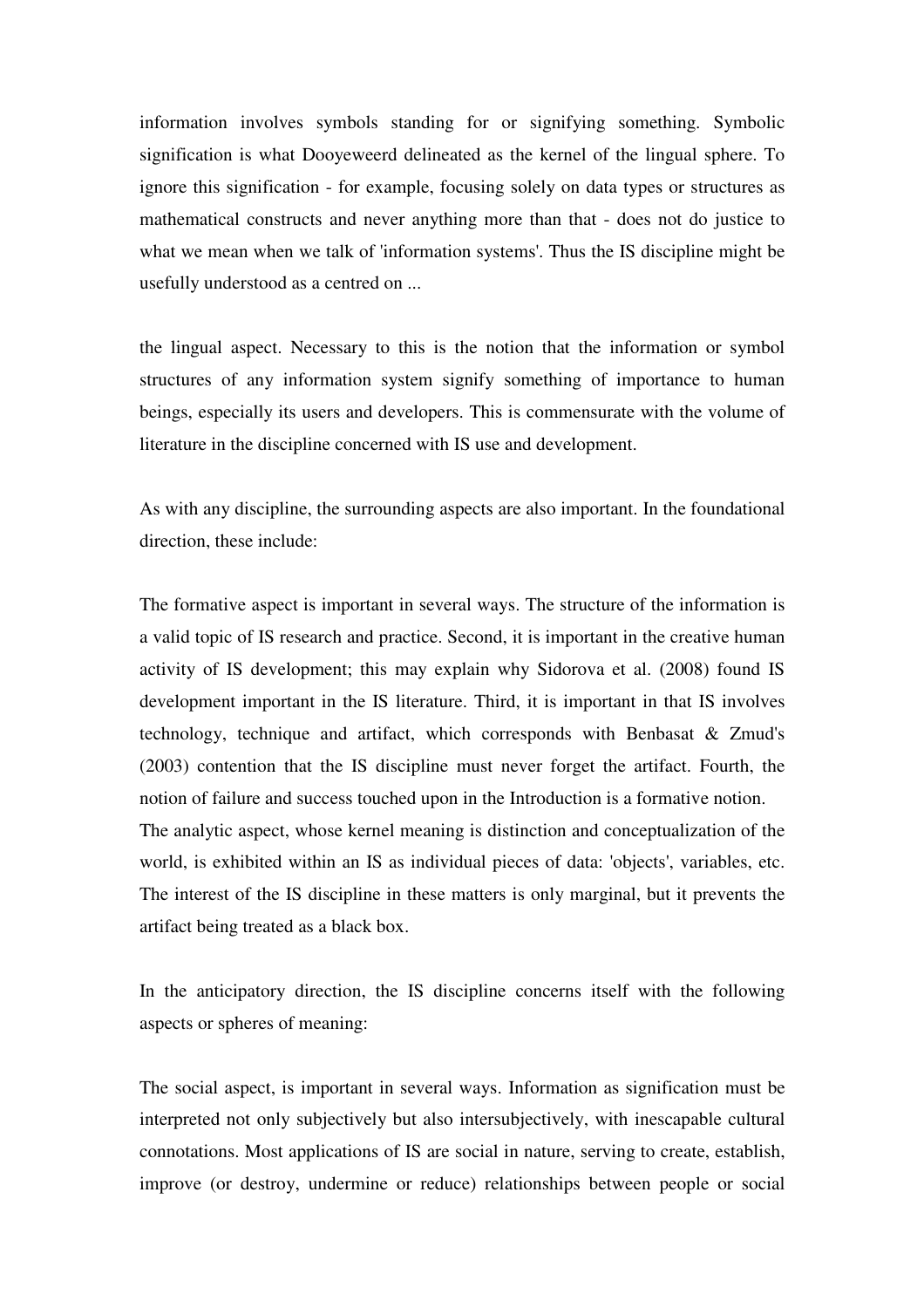structures. This explains why Sidorova et al. (2008) found groups, organisations and markets so important in the IS literature, and it confirms the importance of interaction with organisational studies (Orlikowsky & Barley, 2001).

The economic aspect is important in two ways. One is economy of information resources such as limitations on disk space and screen area. The other is that a traditional application of IS has been in business.

The salience of these aspects or spheres of meaning is depicted in Figure 2. Dooyeweerd contended that all activities and entities do in fact exhibit all aspects. If this is so, other aspects may be expected to play a part in various ways, though not shown in the figure, for eample: the aesthetic (e.g. style of web sites), juridical (emancipatory IS (Hirschheim and Klein, 1994), ethical (the impact of IS use on attitude), faith (worldview inscribed into the technology (Adam, 1998)).



Figure 2. Structure of the IS discipline and neighbours

The neighbouring disciplines of computer science and software engineering are particularly interested in data processes and structures, and in methods of program construction, program correctness in relation to its goals, etc. Such things are centrally meaningful in the formative sphere, and may be studied in these disciplines without much consideration of what they signify. Thus these disciplines may be seen as centred on the formative sphere in Figure 2. The analytic sphere is of more relevance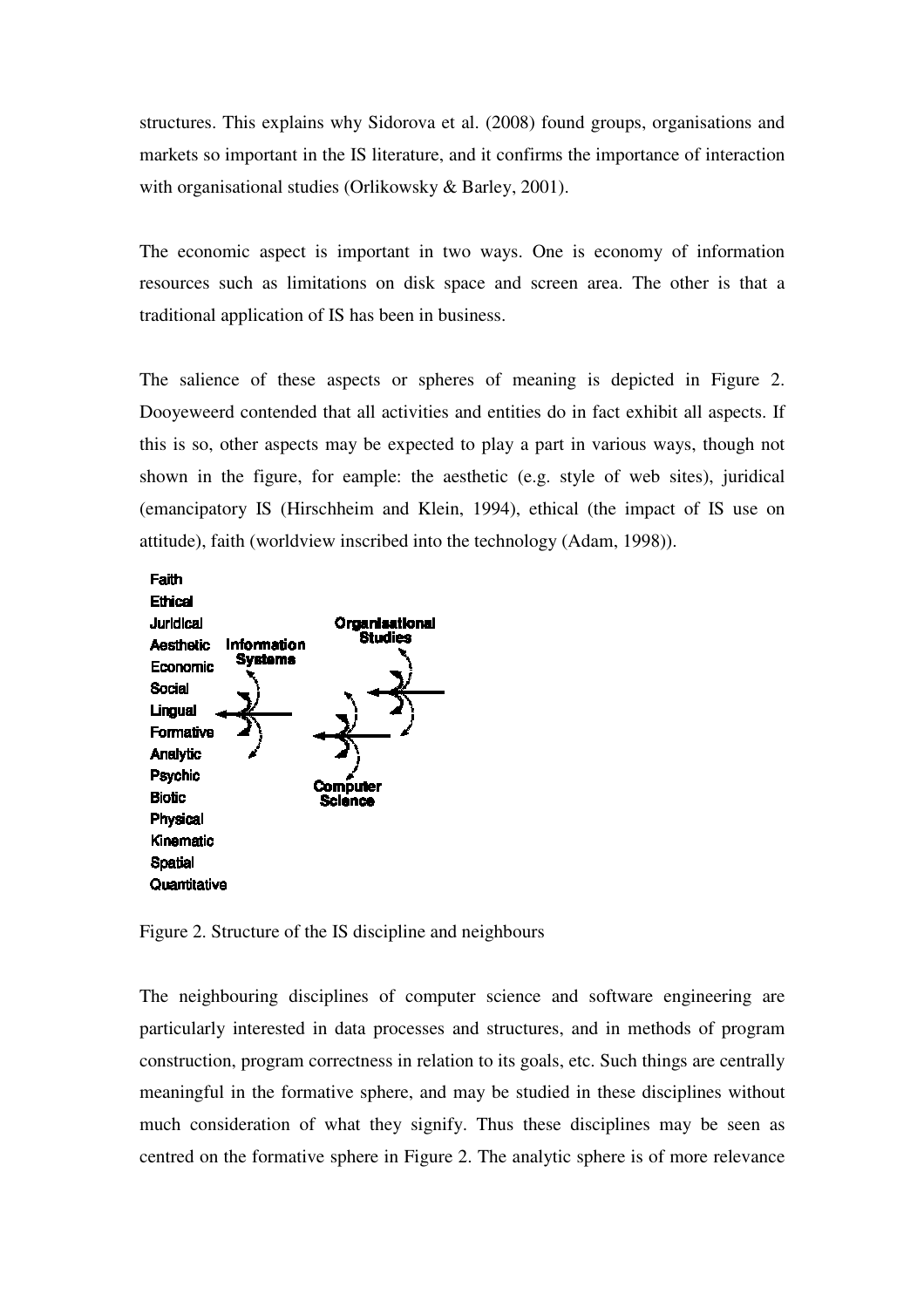to them than it is to the IS discipline since it is concerned with distinctions between types of data. The psychic sphere becomes relevant, e.g. via assembly language and machine code, because within it pre-symbolic states and signals are meaningful (Basden, 2008). The first sphere in the anticipatory direction is the lingual; computer science will often concern itself with what the symbol structures mean, especially in general terms. Other spheres or aspects play a part; Knuth argued (1984, 2001) that aesthetics and even faith are important in computer science.

The other neighbouring discipline, organisational studies in its various forms, is centred on the social sphere, with the lingual sphere (communication) and formative sphere (organisational structures) in support, and the economic and aesthetic sphere being anticipated and affecting it. See Figure 2.

We are now in a position to offer Lee  $(2004)$  the "rich phenomenon" that he believes is missing to those who try to characterize the IS discipline as 'sociotechnical'. The aspects of which 'sociotechnical' speaks are the social and formative, leaving a gap between them: the lingual aspect. This is the aspect of information itself, which was identified, though not discussed, by Lee. The proposal made in this paper not only provides a philosophical basis to support Lee's belief, but also provides a core that may be opened up in its own right. Likewise, we can see why both Wernick et al.'s and Benbasat and Zmud's approaches are one-sided. Wernick et al. (2001) focused on the pre-lingual aspects, while Benbasat and Zmud focused on the post-lingual aspects, with both requiring some issues meaningful in the lingual aspect.

The core characteristics of Benbasat and Zmud (2003) may be derived from the aspects above: IT artifact is formative, usage is lingual, impact is social, management is economic and capabilities and operations are formative. Note that they overlook the analytic aspect, which might explain why they are unable to see the difference between the construction of an IS for a specific application (formative-lingual) and generic types of data (analytic-formative).

Finally, centring the IS discipline on the lingual aspect is not quite enough. Linguistic disciplines are also centred on the lingual aspect, so what differentiates the discipline of IS from them? While there is a close connection between IS and lingusitics as, for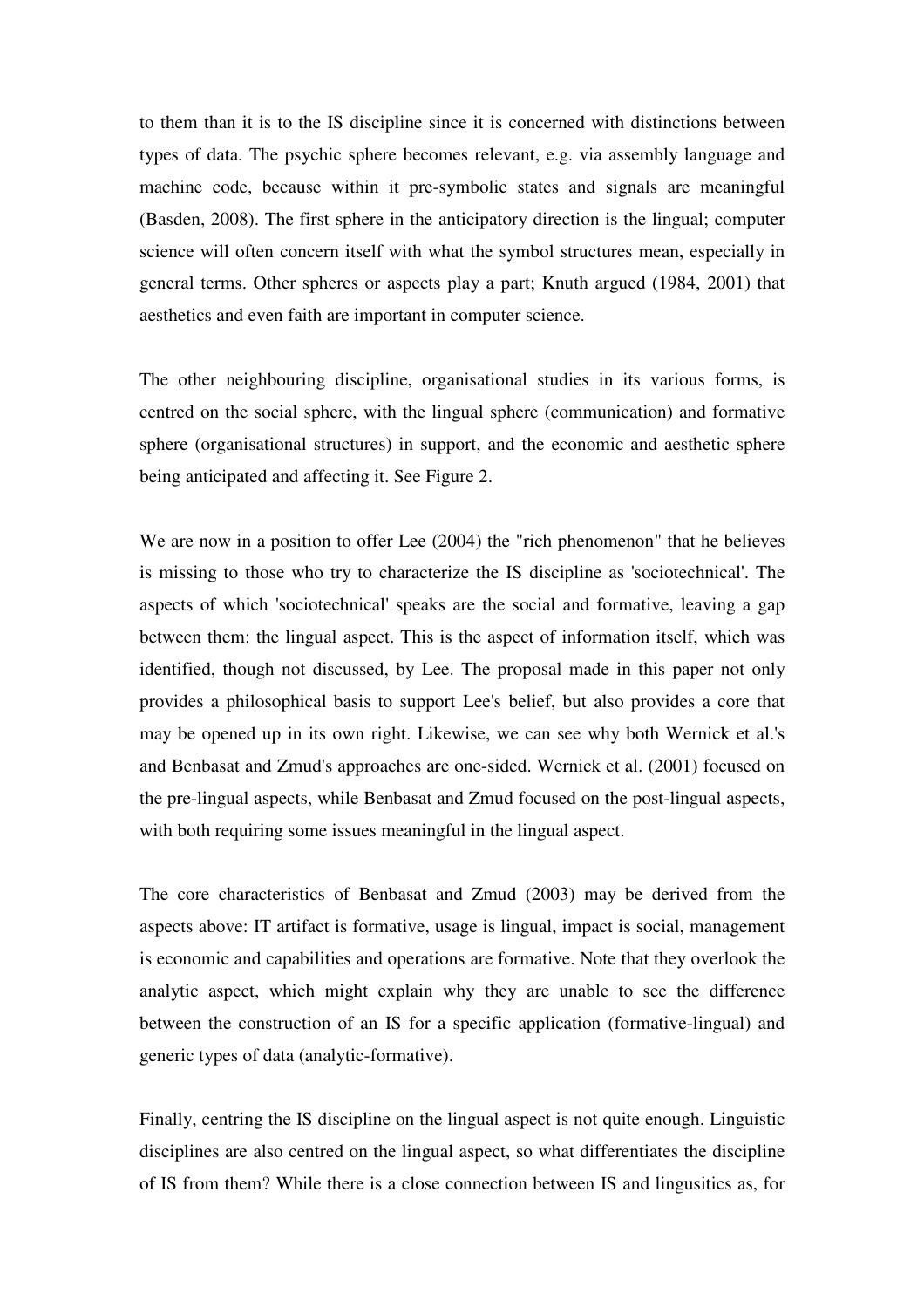example, argued by Basden and Klein (2008), we can clarify the difference by the role the formative aspect plays. In linguistic disciplines, the formative aspect takes on a much more subservient role, concerned only with the structure of language, whereas in the IS discipline the formative aspect is also important in respect of the technological artifacts by which information is mediated and the human structures within which it operates. This is indicated by the word 'system': a whole that is deliberately constructed.

## **4. DISCUSSION**

The proposal in this paper is that the discipline of information systems can be defined and situated by reference to the spheres of meaning that are most important to it: the lingual sphere at its centre together with foundational and anticipatory spheres, the analytic, formative, social and economic. This approach establishes a core sphere of meaning for the IS discipline, not just a collection of core characteristics. Our discussion above has developed this to suggest that the central object of interest to the discipline is the human, everyday activity of meaningful signification that is mediated by technology, in which both structure and socially intersubjective meanings are important. The neighbouring disciplines of organisational studies and computer science take the lingual aspect of their work somewhat for granted but the IS discipline makes it the focus of its study and work. This provides it with central identity.

#### **4.1 How This Approach Helps Us**

This approach helps us in a number of ways:

It helps differentiate the IS discipline from others with which it might become confused, such as computer science or organisational science. It shows why 'sociotechnical' is not enough to describe the IS discipline, and provides the 'rich phenomenon' sought by Lee (2004).

It was key to Dooyeweerd that all spheres of meaning are equally important, and thus the lingual aspect is just as important as the social and economic. This affords dignity to the IS discipline, which it has so far sought with little success.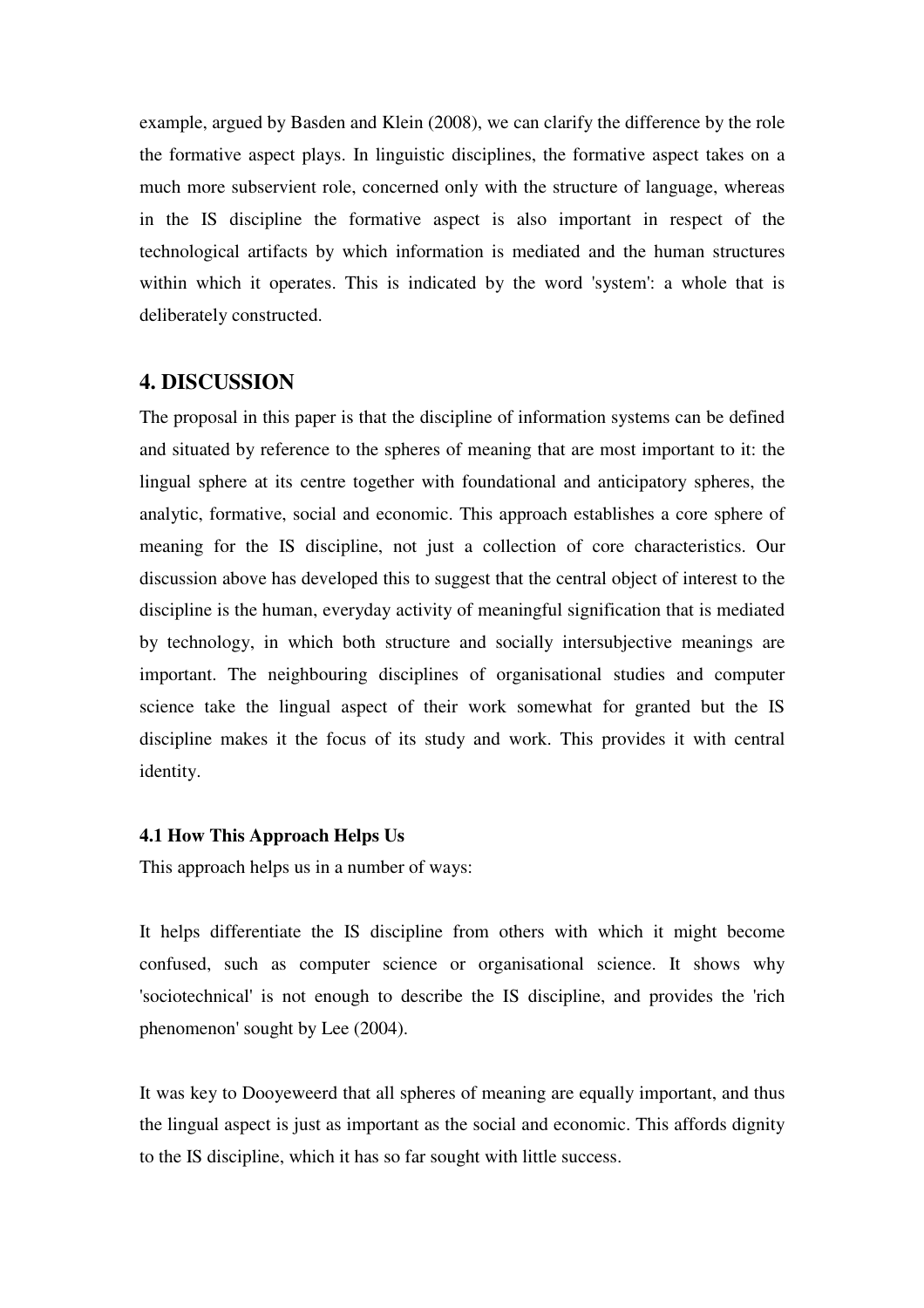It removes the need, assumed by some approaches, to seek a precisely drawn boundaries in order to place topics exclusively within one discipline or the other. Several disciplines can be interested in the same topic, with none claiming exclusive right; they will simply find the topic of interest in different ways according to its various aspects. For example, Internet-enabled social networking involves the formative, lingual and social aspects, and may thus be of interest to computer science, IS and the social disciplines. Boundaries are allowed to be fuzzy.

This approach provides a basis for respecting neighbouring disciplines and maintaining fruitful dialogue with them. Since the IS discipline concerns itself with the aspects either side of the lingual, it should be at least aware of the major issues and debates going on in neighbouring disciplines that centre on these, and will have a basis on which to understand them immanently (in their own terms) rather than reducing them to its own central sphere of meaning.

As partly demonstrated above, this approach is able to engage with and support other approaches, thus providing a basis on which all their valuable work may be integrated.

Finally, this approach provides a basis for discussing the direction the IS discipline should take, a destiny that gives hope and clear responsibility. How this is possible is explained in the final section.

## **4.2 Limitations**

There are a number of problems that need addressing. One criticism that has been levelled at using Dooyeweerd's aspects is: Is not the need to fit everything into a suite of aspects rather rigid? It can indeed become rigid if the aspects are used only as categories, without an awareness of the inter-aspect relationships and ignoring the important insight that no set of aspects can every be final. But this is a misuse of Dooyeweerd. He was reluctant to define his suite, only once listing it in his *magnum opus* (1955/1984), and then only informally, because he did not intend it to be used as rigid categories. The aspects, rightly understood, are highly dynamic and allow a myriad of views, because they are the spheres of meaning that make the taking of views possible. Aspects should not be seen as giving answers, nor even giving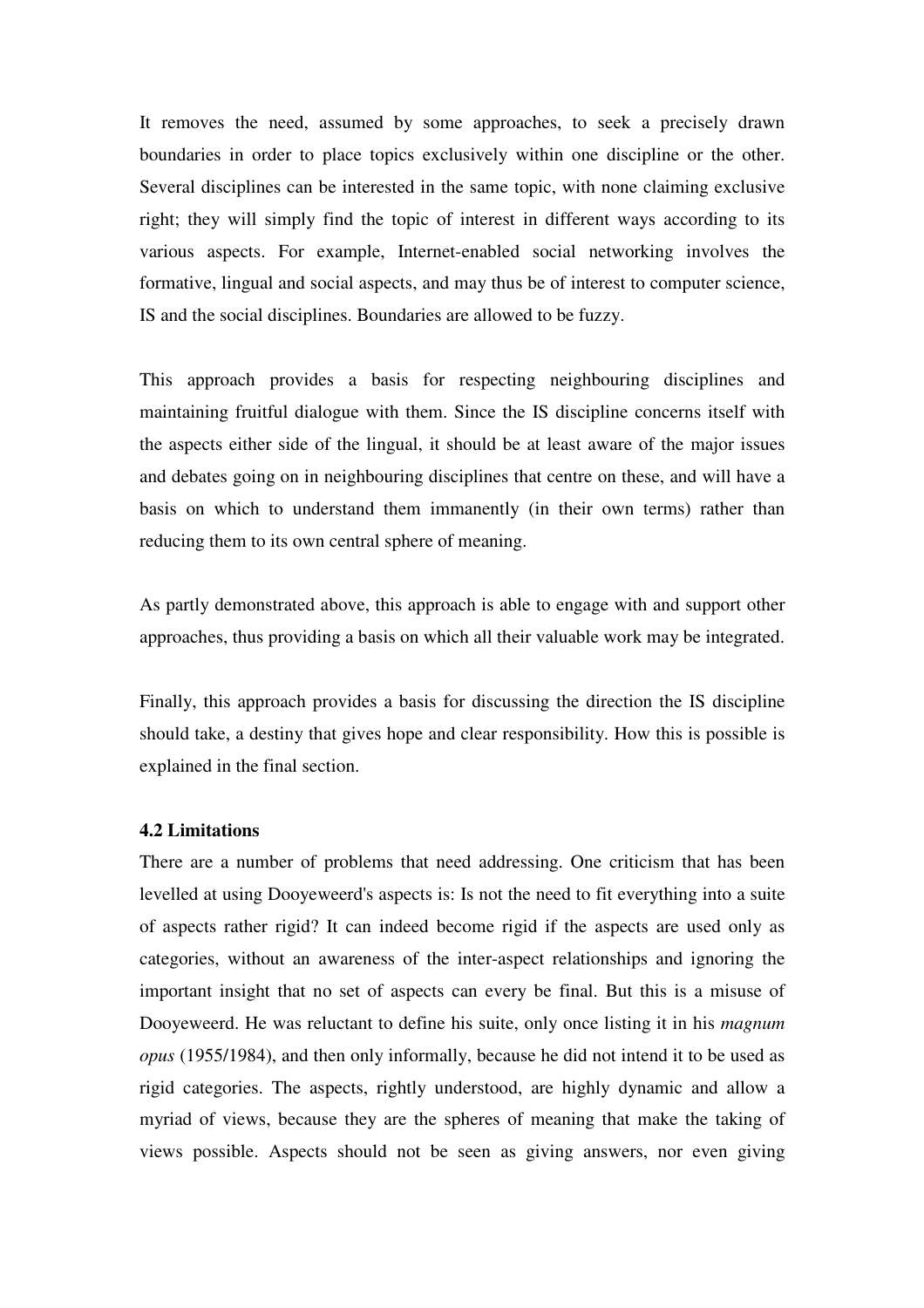questions to answer, but as providing spaces that help us formulate questions that are stimulating and important.

Another limitation is that though we might be able to situate the IS discipline in a high-level way, this on its own does not generate concrete guidance for IS research and practice. To achieve this involves considering how human beings relate to the lingual and other important aspects; the five questions in the Introduction indicate five such ways. Recognising them enables us to formulate frameworks for understanding which are highly practical, tentative examples of which may be found in Basden (2008).

#### **4.3 Responsibility, Destiny and Hope for the IS Discipline**

Dooyeweerd critically examined the notion of historical progress and suggested that progress in human history is constituted in the opening up (disclosing) of the potential of all the aspects. Humanity's project of science has opened up the analytic aspect, the project of technology has opened up the formative, and the project of democracy has opened up the juridical aspect. In similar vein, humanity's project of information technology and systems contributes to the opening up of the lingual aspect.

To Dooyeweerd, each aspect plays a different but necessary part in making life richly 'good'. The role of the lingual aspect is to allow what we mean (intend, believe) to be set down outside our minds in a way that is persistent and sharable, thus enabling communication and facilitating social functioning. The IS discipline has a mandate to open up the possibilities of this kind - along with other information technologies like writing, printing, film. Just as writing opened up the possibility of persistence, printing opened up the possibility of broadcast, film opened up the possibility of dynamic signification, so computer technology now opens up the possibility of interactive signification, offering new forms of communication and social functioning. This gives the IS discipline a distinct responsibility, destiny and hope for the future.

Dooyeweerd made clear however that the opening of any aspect should be guided, not by its own norms, but by the norms of other aspects, especially those later than itself. Each aspect should serve the interests of others, not its own interests. So the opening of the lingual aspect by the IS discipline should be guided by the norms of all other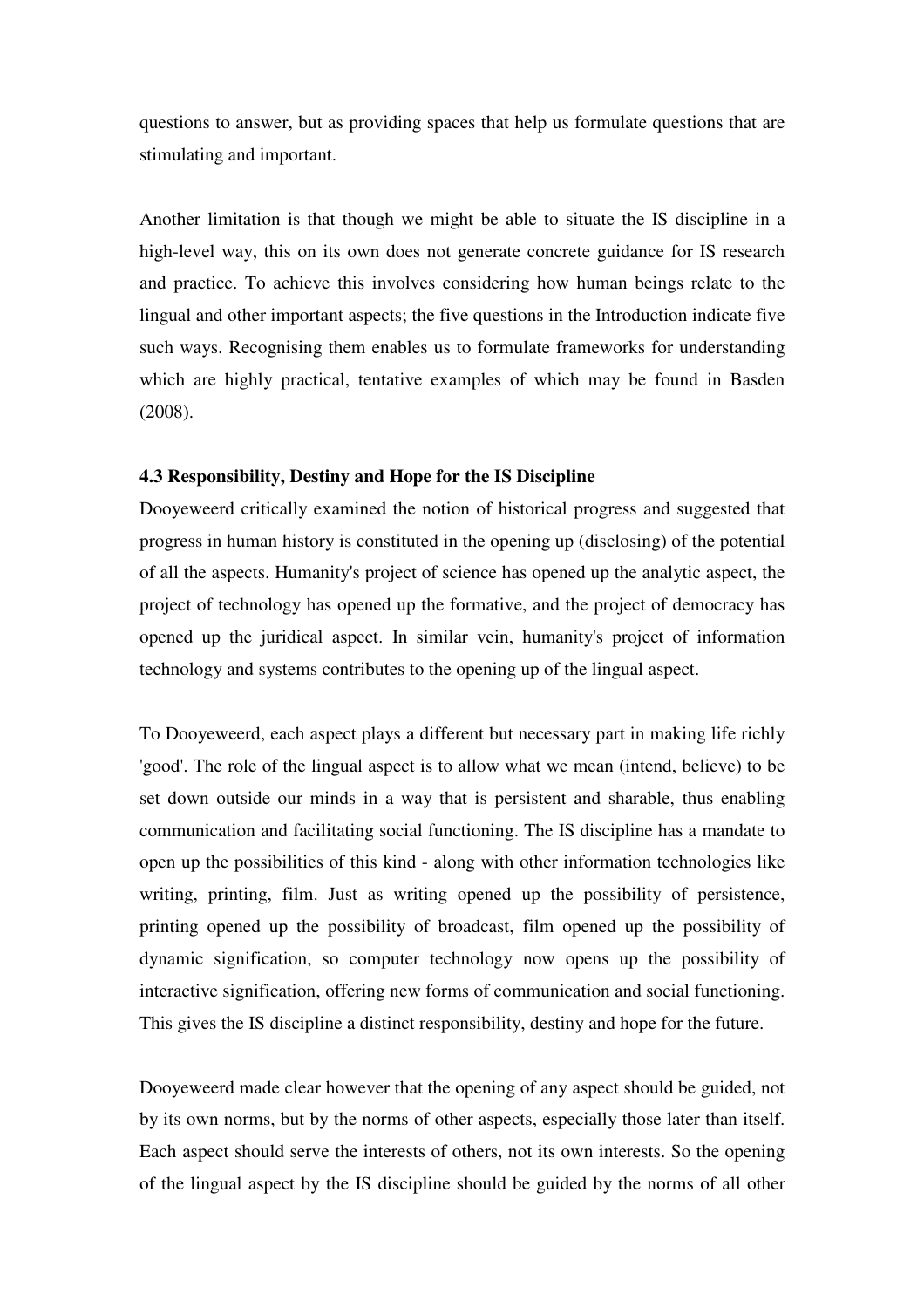aspects. To some extent, this is already the case in that it has been guided by the norms of the economic aspect (as it has been primarily applied in business) and, more recently, the social aspect (e.g. social networking, email). Extending this to other aspects leads to an expectation that the IS discipline might also be guided in future by the aesthetic norm of harmony, the juridical norm of justice, the ethical norm of selfgiving, and the faith norm of commitment and vision. Wikipedia might furnish an example of the potential of the lingual aspect being guided by norms of the ethical aspect, in that it eschews advertising and seeks to be a service. To date, however, this is an exception, and the norms of these four aspects should become much more apparent in IS. In these days, now that we understand more clearly our responsibility for the future health of the planet, for a healthy global economic system, and for the happiness of our children, this message of each aspect serving the others has never been more important.

The dignity of IS as a discipline is that it opens up interactive signification in the service of other aspects - and especially to assist in meeting these major challenges in a way that no other discipline can. The good news is that some of this is already happening via the Internet. The bad news is that this is happening despite rather than because of the academic side of the discipline that is information systems. Therein lies our challenge.

## **REFERENCES**

- Adam, A. (1998). Artificial knowing: Gender and the thinking machine. London: Routledge.
- Agarwal, R., Lucas, H. (2005). The information systems identity crisis: focusing on high-visibility and high-impact research. MIS Quarterly, 29(3), 381-398.
- Alavi, M., & Leidner, D. E. (2001). Review: knowledge management and knowledge management systems: Conceptual foundations and research issues. MIS Quarterly, 25(1), 107-136.
- Basden A. (2008) Philosophical Frameworks for Understanding Information Systems. IGI Global Hershey, PA, USA.
- Basden, A. & Klein, H.K. (2008) New Research Directions for Data and Knowledge Engineering: A Philosophy of Language Approach. Data & Knowledge Engineering, 67(2008), 260-285.
- Benbasat, I., Zmud, R. W. (2003). The identity crisis within the IS discipline: defining and communicating the discipline's core principles. MIS Quarterly, 27(2), 183- 194.
- Bunge, M. (1979). Treatise on basic philosophy, Vol. 4: Ontology 2: A world of systems. Boston: Reidal.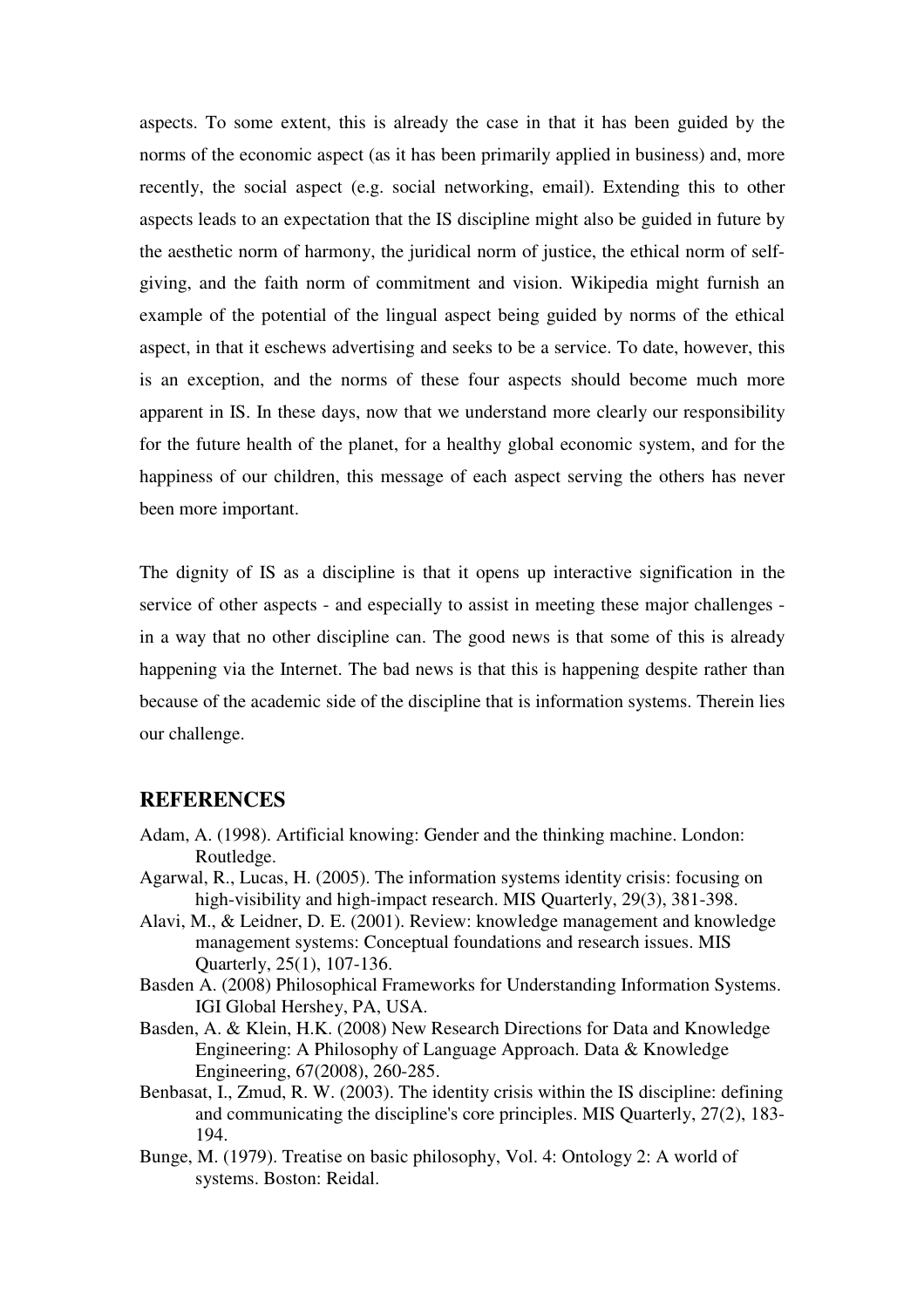- Clouser, R. (2005). The Myth of Religious Neutrality; An Essay on the Hidden Role of Religious Belief in Theories, University of Notre Dame Press, Notre Dame, Indiana, USA.
- Dooyeweerd, H. (1955/1984). A new critique of theoretical thought (Vols. 1-4). Jordan Station, Ontario, Canada: Paideia Press. (Original work published 1953-1958)
- Dooyeweerd, H. (1979). Roots of Western culture; Pagan, Secular and Christian options. Toronto, Canada: Wedge Publishing Company.
- Eriksson. D.. (2003) Identification of normative sources for systems thinking: inquiry into religious ground-motives for systems thinking paradigms. Sys. Res. and Behavioral Sci. 20(6), 475-87.
- Eriksson, D.M. (2009) The problem of social order: an assessment of Critical Theory and notes for a Cosmonomic Conception. In A. Basden, D. Eriksson, S. Strijbos (eds.) The Problem of System Improvement. Utrecht, Netherlands: Centre for Technology, Philosophy and Social Systems. ISBN 978-90- 807718-6-4
- Foucault, M. (1972) The Archaeology of Knowledge (tr. A.M. Sheridan Smith). London: Routledge.
- Habermas, J. (1986). The theory of communicative action: Vol. 1. Reason and the rationalization of society (T. McCarthy, Trans.). Cambridge, England: Polity Press.
- Hart, H. (1984). Understanding Our World: An Integral Ontology. University Press of America.
- Hartmann, N. (1952). The new ways of ontology. Chicago: Chicago University Press.
- Heidegger, M. (1971). Poetry, language and thought (A. Hofstadter, Trans.). New York: Harper Collins.
- Hirschheim, R., Klein, H.K. (1994) Realizing emancipatory principles in information systems development: the case for ETHICS. MIS Quarterly 18(1), 85-109.
- Knuth, D.E. (1984). Literate Programming. The Computer Jnl 27(2), 97-111.
- Knuth, D.E. (2001) Things a Computer Scientist Rarely Talks About Stanford, CA, USA: CSLI Publications.
- Lee, A.S. (2004) Thinking about social theory and philosophy in information systems. pp. 1-26 in Mingers, J., & Willcocks, L. P. (Eds.) (2004). Social theory and philosophy for information systems. Chichester, England: Wiley.
- Lyytinen, K. J. (2003). Information systems and philosophy: the hopeless search for ultimate foundations. In J. I. DeGross (Ed.), Proceedings of the Americas Conference on Information Systems: AMCIS 2003. Atlanta, GA: Association for Information Systems.
- Maslow, A. (1943). A theory of human motivation. Psychological Review, 50, 370- 396.
- Midgley, G. (2000). Systemic intervention: philosophy, methodology and practice. New York: Kluwer/Plenum.
- Mingers, J., & Willcocks, L. P. (Eds.) (2004). Social theory and philosophy for information systems. Chichester, England: Wiley.
- Orlikowsky, W., Barley, S. (2001). Technology and institutions: what can research on information technology and research on organizations learn from each other. MIS Quarterly, 25(2), 145-165.
- Sidorova, A., Evangelopoulos, N., Valacich, J.S., Ramakrishnan, T. (2008). Uncovering the Intellectual Core of the Information Systems Discipline. MIS Quarterly 32(3), 467-482.